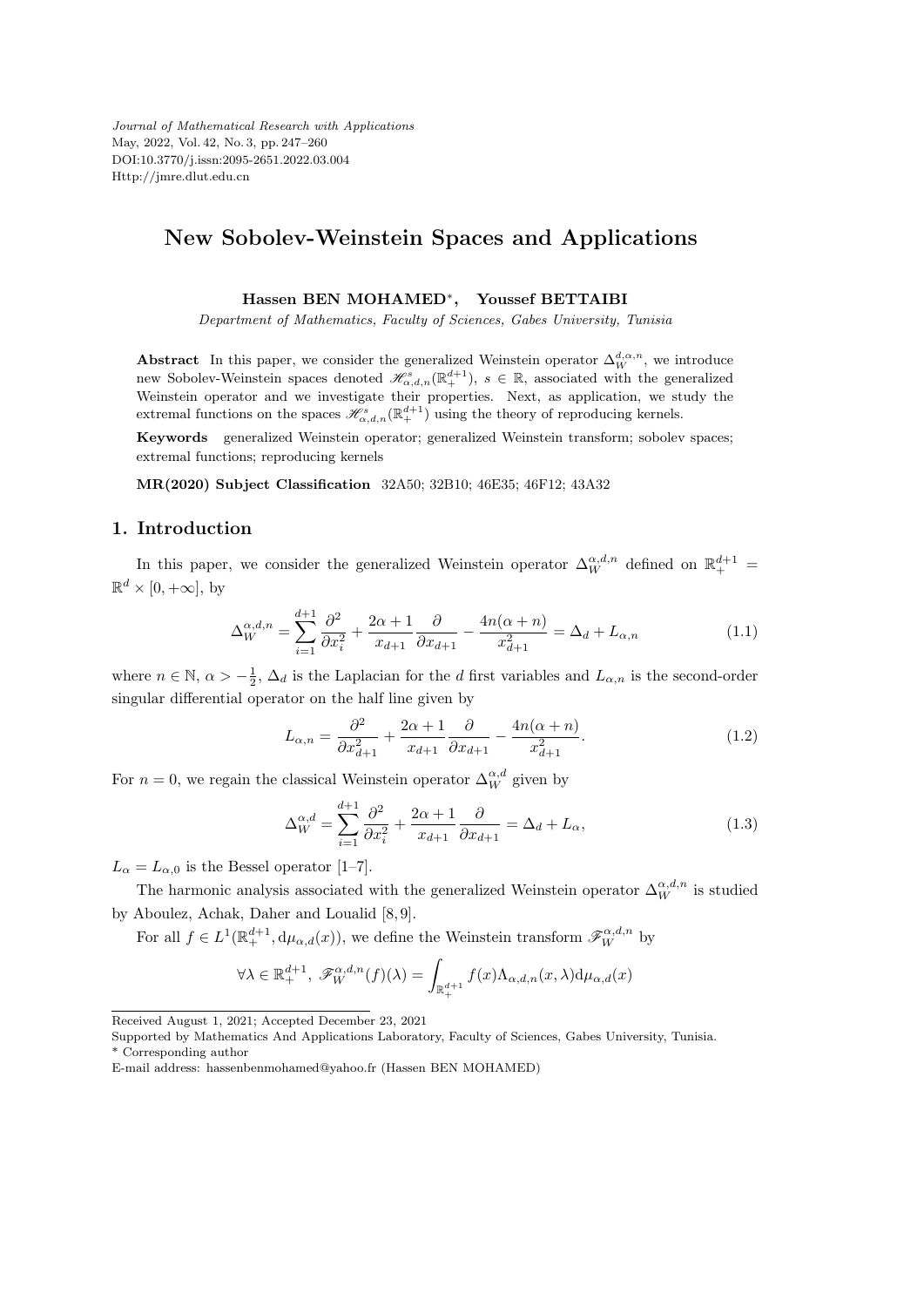248 *Hassen BEN MOHAMED and Youssef BETTAIBI*

where  $\mu_{\alpha,d}$  is the measure defined on  $\mathbb{R}^{d+1}_+$  by

$$
d\mu_{\alpha,d}(x) = x_{d+1}^{2\alpha+1} dx \tag{1.4}
$$

and  $\Lambda_{\alpha,d,n}$  is the generalized Weinstein kernel given by

$$
\forall x, y \in \mathbb{C}^{d+1}, \ \Lambda_{\alpha,d,n}(x,y) = x_{d+1}^{2n} e^{-i\langle x',y' \rangle} j_{\alpha+2n}(x_{d+1}y_{d+1}),
$$

 $x = (x', x_{d+1}), x' = (x_1, x_2, \ldots, x_d)$  and  $j_\alpha$  is the normalized Bessel function of index  $\alpha$  defined by

$$
\forall \xi \in \mathbb{C}, \ j_{\alpha}(\xi) = \Gamma(\alpha+1) \sum_{n=0}^{\infty} \frac{(-1)^n}{n! \Gamma(n+\alpha+1)} \left(\frac{\xi}{2}\right)^{2n}.
$$
 (1.5)

We design by  $\mathscr{S}_*(\mathbb{R}^{d+1})$ , the Schwartz space of rapidly decreasing functions on  $\mathbb{R}^{d+1}$ , even with respect to the last variable and  $\mathscr{S}_{n,*}(\mathbb{R}^{d+1})$  the subspace of  $\mathscr{S}_*(\mathbb{R}^{d+1})$  consisting of functions *f* such that

$$
\forall k \in \{1, \ldots, 2n-1\}, \ \frac{\partial^k f}{\partial x_{d+1}^k}(x', 0) = f(x', 0) = 0.
$$

For all  $s \in \mathbb{R}$ , we define the generalized Sobolev-Weinstein space  $\mathscr{H}^s_{\alpha,d,n}(\mathbb{R}^{d+1}_+)$  as the set of all  $u \in \mathscr{S}'_{n,*}$  (the strong dual of the space  $\mathscr{S}_{n,*}(\mathbb{R}^{d+1})$ ) such that  $\mathscr{F}_{W}^{\alpha,d,n}(u)$  is a function and

$$
\int_{\mathbb{R}^{d+1}_+} (1+ \|\xi\|^2)^s |\mathscr{F}_W^{\alpha,d,n}(u)(\xi)|^2 d\mu_{\alpha+2n,d}(\xi) < \infty.
$$

We investigate the properties of  $\mathscr{H}_{\alpha,d,n}^s(\mathbb{R}^{d+1}_+)$ . Using the theory of reproducing kernels, we study the extremal functions on the spaces  $\mathscr{H}_{\alpha,d,n}^s(\mathbb{R}^{d+1}_+)$ . The contents of the paper are as follows:

In the second section, we recapitulate some results related to the harmonic analysis associated with the generalized Weinstein operator  $\Delta_W^{\alpha,d,n}$  given by the relation (1.1).

The Section 3 is devoted to define and study the generalized Sobolev-Weinstein space  $\mathscr{H}^s_{\alpha,d,n}(\mathbb{R}^{d+1}_+)$ .

Finally, in the last section, as application, using the theory of reproducing kernels, we give good estimates of extremal functions on the spaces  $\mathscr{H}_{\alpha,d,n}^s(\mathbb{R}^{d+1}_+).$ 

## **2. Preliminaries**

In this section, we shall collect some results and definitions from the theory of the harmonic analysis associated with the Generalized Weinstein operator  $\Delta_W^{\alpha,d,n}$  defined on  $\mathbb{R}^{d+1}_+$  by the relation (1.1).

Notations. In what follows, we need the following notations

 $\bullet \mathcal{C}_*(\mathbb{R}^{d+1})$ , the space of continuous functions on  $\mathbb{R}^{d+1}$ , even with respect to the last variable.

•  $\mathscr{E}_*(\mathbb{R}^{d+1})$ , the space of  $\mathscr{C}^{\infty}$ -functions on  $\mathbb{R}^{d+1}$ , even with respect to the last variable.

*•*  $\mathscr{S}_*(\mathbb{R}^{d+1})$ , the Schwartz space of rapidly decreasing functions on  $\mathbb{R}^{d+1}$ , even with respect to the last variable.

*•*  $\mathscr{D}_*(\mathbb{R}^{d+1})$ , the space of  $\mathscr{C}^{\infty}$ -functions on  $\mathbb{R}^{d+1}$  which are of compact support, even with respect to the last variable.

•  $\mathscr{H}_*(\mathbb{C}^{d+1})$ , the space of entire functions on  $\mathbb{C}^{d+1}$ , even with respect to the last variable, rapidly decreasing and of exponential type.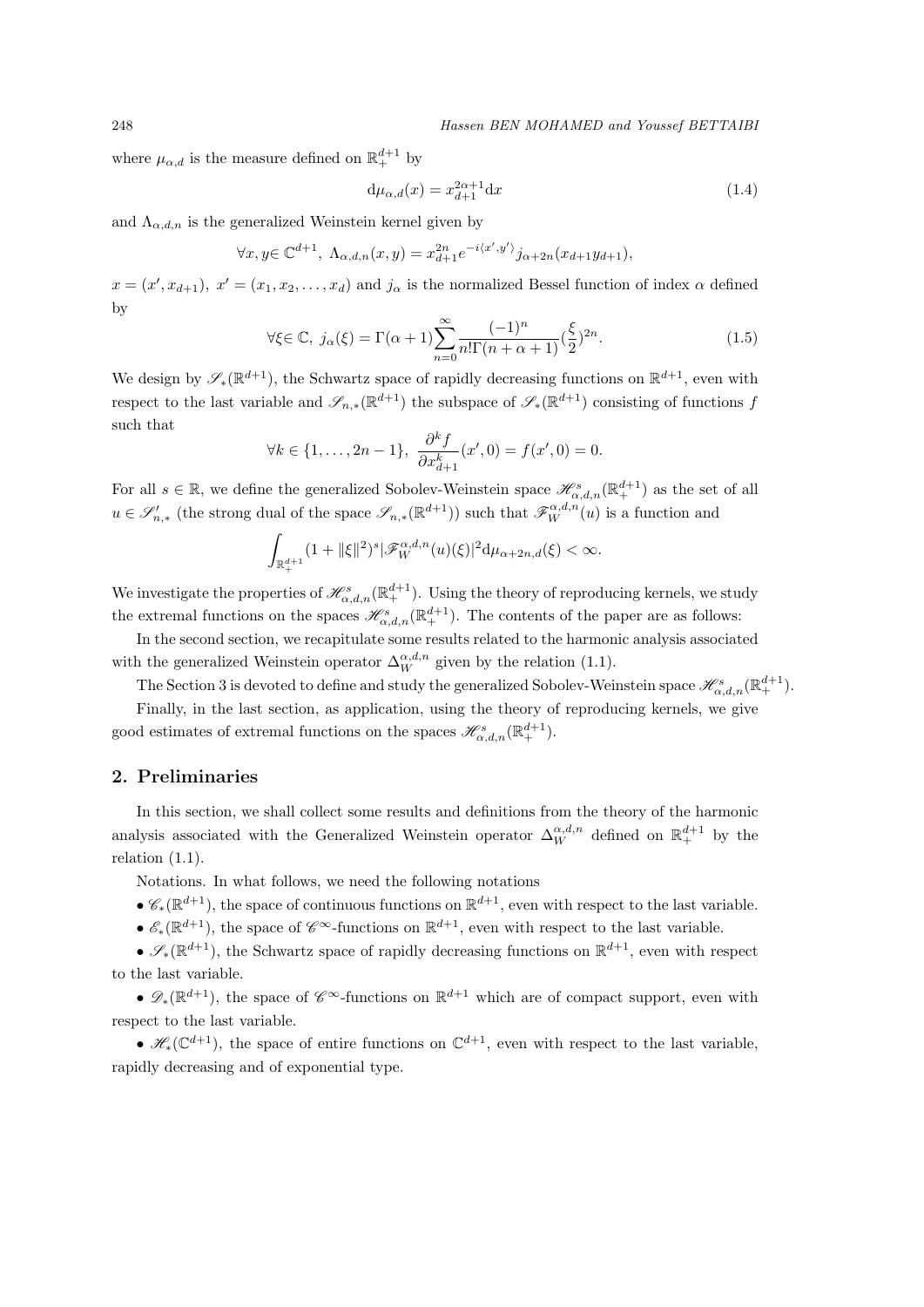•  $\mathcal{M}_n$ , the map defined by

$$
\forall x \in \mathbb{R}_+^{d+1}, \ \mathcal{M}_n(f)(x) = x_{d+1}^{2n} f(x), \tag{2.1}
$$

where  $x = (x', x_{d+1})$  and  $x' = (x_1, x_2, \ldots, x_d)$ .

•  $L^p_{\alpha,n}(\mathbb{R}^{d+1}_+), 1 \leq p \leq +\infty$ , the space of measurable functions on  $\mathbb{R}^{d+1}_+$  such that

$$
||f||_{\alpha,n,p} = \left[ \int_{\mathbb{R}^{d+1}_+} |\mathcal{M}^{-1}_n f(x)|^p d\mu_{\alpha+2n,d}(x) \right]^{\frac{1}{p}} < +\infty, \text{ if } 1 \le p < +\infty; ||f||_{\alpha,n,\infty} = \text{ess} \sup_{x \in \mathbb{R}^{d+1}_+} |\mathcal{M}^{-1}_n f(x)| < +\infty,
$$

where  $\mu_{\alpha,d}$  is the measure given by the relation (1.4).

•  $L^p_\alpha(\mathbb{R}^{d+1}_+) := L^p_{\alpha,0}(\mathbb{R}^{d+1}_+), 1 \le p \le +\infty$ , and  $||f||_{\alpha,p} := ||f||_{\alpha,0,p}$ .

 $\bullet$   $\mathscr{E}_{n,*}(\mathbb{R}^{d+1}), \mathscr{D}_{n,*}(\mathbb{R}^{d+1})$  and  $\mathscr{S}_{n,*}(\mathbb{R}^{d+1}),$  repespectively, stand for the subspace of  $\mathscr{E}_*(\mathbb{R}^{d+1}),$  $\mathscr{D}_*(\mathbb{R}^{d+1})$  and  $\mathscr{S}_*(\mathbb{R}^{d+1})$  consisting of functions *f* such that

$$
\forall k \in \{1, \ldots, 2n-1\}, \ \frac{\partial^k f}{\partial x_{d+1}^k}(x', 0) = f(x', 0) = 0.
$$

Let us begin by the following result.

**Lemma 2.1** ([8,9]) *(i)* The map  $\mathcal{M}_n$  is an isomorphism from  $\mathcal{E}_*(\mathbb{R}^{d+1})$  (resp.,  $\mathcal{S}_*(\mathbb{R}^{d+1})$ ) onto  $\mathscr{E}_{n,*}(\mathbb{R}^{d+1})$  (resp.,  $\mathscr{S}_{n,*}(\mathbb{R}^{d+1})$ ).

*(ii)* For all  $f \in \mathcal{E}_*(\mathbb{R}^{d+1})$ *, we have* 

$$
L_{\alpha,n} \circ \mathcal{M}_n(f) = \mathcal{M}_n \circ L_{\alpha+2n}(f). \tag{2.2}
$$

*(iii)* For all  $f \in \mathcal{E}_*(\mathbb{R}^{d+1})$ *, we have* 

$$
\Delta_W^{\alpha,d,n} \circ \mathcal{M}_n(f) = \mathcal{M}_n \circ \Delta_W^{\alpha+2n,d}(f). \tag{2.3}
$$

*(iv) For all f* ∈  $\mathcal{E}_*(\mathbb{R}^{d+1})$  *and g* ∈  $\mathcal{D}_{n,*}(\mathbb{R}^{d+1})$ *, we have* 

$$
\int_{\mathbb{R}_+^{d+1}} \Delta_W^{\alpha,d,n}(f)(x)g(x) d\mu_{\alpha,d}(x) = \int_{\mathbb{R}_+^{d+1}} f(x) \Delta_W^{\alpha,d,n} g(x) d\mu_{\alpha,d}(x). \tag{2.4}
$$

**Definition 2.2** *The generalized Weinstein kernel*  $\Lambda_{\alpha,d,n}$  *is the function given by* 

$$
\forall x, y \in \mathbb{C}^{d+1}, \ \Lambda_{\alpha,d,n}(x,y) = x_{d+1}^{2n} e^{-i\langle x',y'\rangle} j_{\alpha+2n}(x_{d+1}y_{d+1}), \tag{2.5}
$$

*where*  $x = (x', x_{d+1})$ ,  $x' = (x_1, x_2, \ldots, x_d)$  and  $j_\alpha$  is the normalized Bessel function of index  $\alpha$  *defined by the relation (1.5).* 

It is easy to see that the generalized Weinstein kernel  $\Lambda_{\alpha,d,n}$  satisfies the following properties.

**Proposition 2.3** *(i) We have*

$$
\forall x, y \in \mathbb{R}^{d+1}, \ \overline{\Lambda_{\alpha,d,n}(x,y)} = \Lambda_{\alpha,d,n}(x,-y) = \Lambda_{\alpha,d,n}(-x,y). \tag{2.6}
$$

*(ii) We have*

$$
\forall x, y \in \mathbb{R}_+^{d+1}, \ |\Lambda_{\alpha,d,n}(x,y)| \le x_{d+1}^{2n}.\tag{2.7}
$$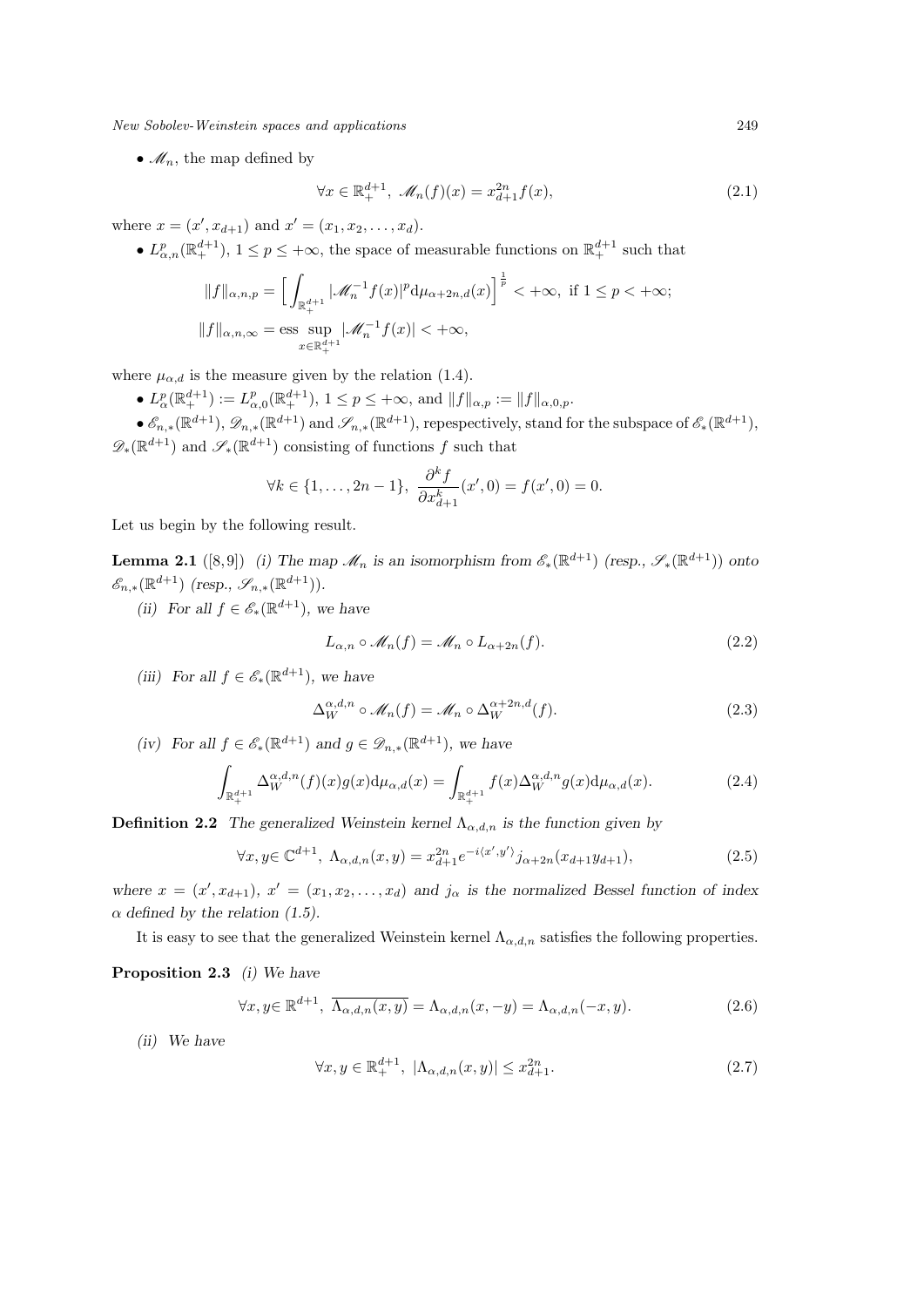*(iii)* The function  $x \mapsto \Lambda_{\alpha,d,n}(x, y)$  satisfies the differential equation

$$
\Delta_W^{\alpha,d,n}(\Lambda_{\alpha,d,n}(.,y))(x) = -\|y\|^2 \Lambda_{\alpha,d,n}(x,y). \tag{2.8}
$$

*(iv)* For all  $x, y \in \mathbb{C}^{d+1}$ , we have

$$
\Lambda_{\alpha,d,n}(x,y) = a_{\alpha+2n} e^{-i\langle x',y'\rangle} x_{d+1}^{2n} \int_0^1 (1-t^2)^{\alpha+2n-\frac{1}{2}} \cos(tx_{d+1}y_{d+1}) dt,
$$
\n(2.9)

where  $a_{\alpha}$  *is the constant given by* 

$$
a_{\alpha} = \frac{2\Gamma(\alpha + 1)}{\sqrt{\pi}\Gamma(\alpha + \frac{1}{2})}.
$$
\n(2.10)

**Definition 2.4** *The generalized Weinstein transform*  $\mathscr{F}_{W}^{\alpha,d,n}$  *is given for*  $f \in L_{\alpha,n}^{1}(\mathbb{R}^{d+1}_{+})$  *by* 

$$
\forall \lambda \in \mathbb{R}_+^{d+1}, \ \mathscr{F}_W^{\alpha,d,n}(f)(\lambda) = \int_{\mathbb{R}_+^{d+1}} f(x) \Lambda_{\alpha,d,n}(x,\lambda) d\mu_{\alpha,d}(x), \tag{2.11}
$$

where  $\mu_{\alpha,d}$  is the measure on  $\mathbb{R}^{d+1}_+$  given by the relation (1.4).

**Example 2.5** Let  $E_{t,n}$ ,  $t > 0$ ,  $n \in \mathbb{N}$ , be the function defined by

$$
\forall x \in \mathbb{R}^{d+1}, \ E_{t,n}(x) = C_{\alpha+2n,d} x_{d+1}^{2n} e^{-t||x||^2},
$$

where  $C_{\alpha,d}$  is the constant given by

$$
C_{\alpha,d} = \frac{1}{(2\pi)^{\frac{d}{2}} 2^{\alpha} \Gamma(\alpha+1)}.
$$
\n(2.12)

Then the Weinstein transform  $\mathscr{F}_{W}^{\alpha,d,n}$  of  $E_{t,n}$  is given by

$$
\forall \lambda \in \mathbb{R}^{d+1}_+, \ \mathscr{F}_W^{\alpha,d,n}(E_{t,n})(\lambda) = \frac{1}{(2t)^{\alpha+2n+\frac{d}{2}+1}} e^{-\frac{\|\lambda\|^2}{4t}}.
$$

**Remark 2.6** The generalized Weinstein transform  $\mathscr{F}_{W}^{\alpha,d,n}$  can be written in the form:

$$
\mathscr{F}_W^{\alpha,d,n} = \mathscr{F}_W^{\alpha+2n,d} \circ \mathscr{M}_n^{-1},\tag{2.13}
$$

where  $\mathscr{F}_{W}^{\alpha,d} = \mathscr{F}_{W}^{\alpha,d,0}$  is the classical Weinstein transform.

Some basic properties of the transform  $\mathscr{F}_{W}^{\alpha,d,n}$  are summarized in the following results.

**Proposition 2.7** ([9]) *(i)* For all  $f \in L^1_{\alpha,n}(\mathbb{R}^{d+1}_+)$ , we have

$$
\|\mathcal{F}_W^{\alpha,d,n}(f)\|_{\alpha,n,\infty} \le \|f\|_{\alpha,n,1}.\tag{2.14}
$$

*(ii)* Let  $m \in \mathbb{N}$  and  $f \in \mathcal{S}_{n,*}(\mathbb{R}^{d+1})$ . We have

$$
\forall \lambda \in \mathbb{R}_+^{d+1}, \ \mathscr{F}_W^{\alpha,d,n}[(\Delta_W^{\alpha,d,n})^m f](\lambda) = (-1)^m \|\lambda\|^{2m} \mathscr{F}_W^{\alpha,d,n}(f)(\lambda). \tag{2.15}
$$

(*iii*) Let  $f \in \mathcal{S}_{n,*}(\mathbb{R}^{d+1})$  and  $m \in \mathbb{N}$ . For all  $\lambda \in \mathbb{R}^{d+1}_+$ , we have

$$
(\triangle_W^{\alpha,d,n})^m[\mathcal{M}_n\mathcal{F}_W^{\alpha,d,n}(f)](\lambda) = \mathcal{M}_n\mathcal{F}_W^{\alpha,d,n}(P_m f)(\lambda),\tag{2.16}
$$

*where*  $P_m(\lambda) = (-1)^m ||\lambda||^{2m}$ .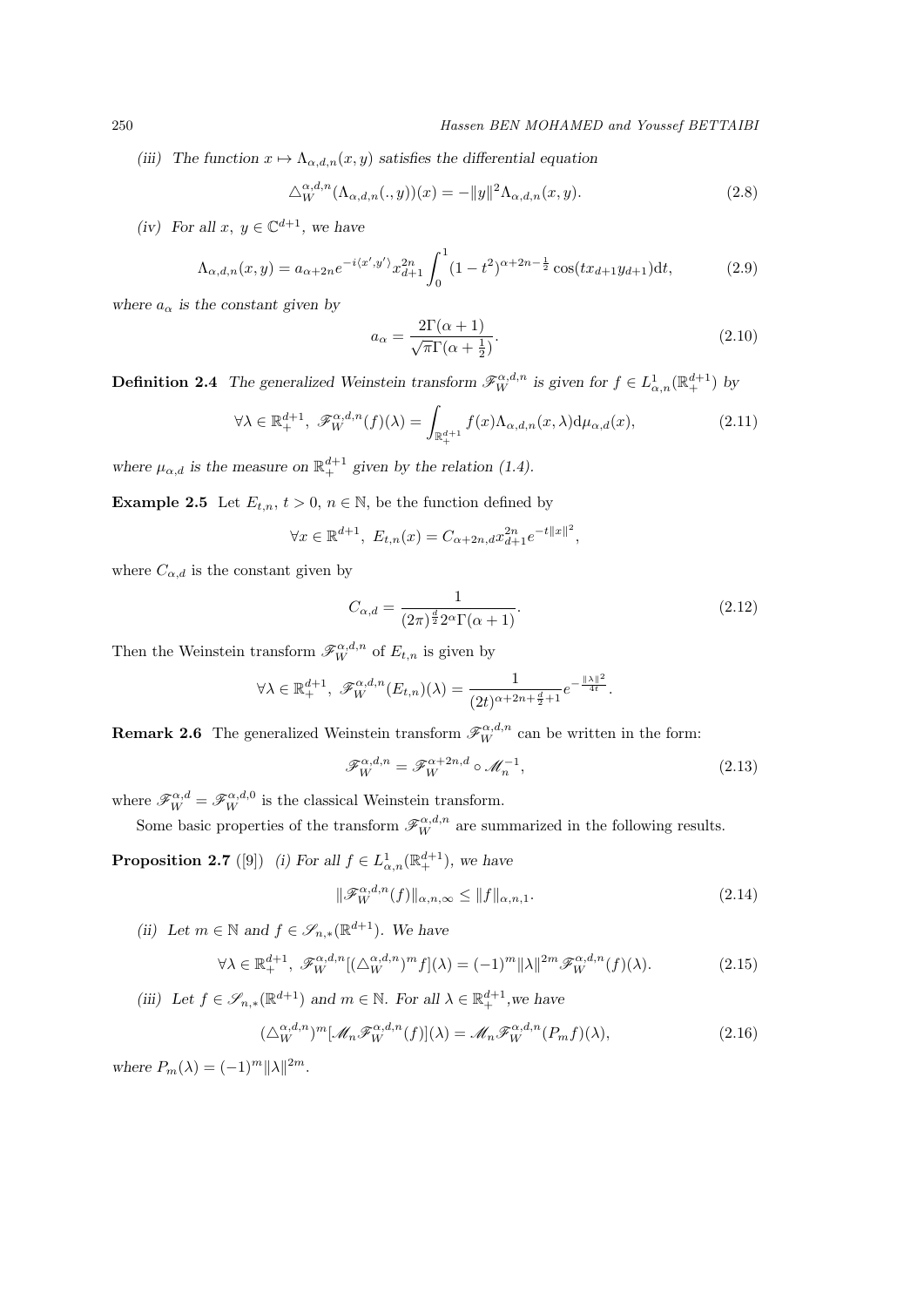**Theorem 2.8** ([9]) (i) Let  $f \in L^1_{\alpha,n}(\mathbb{R}^{d+1}_+)$ . If  $\mathscr{F}_W^{\alpha,d,n}(f) \in L^1_{\alpha+2n}(\mathbb{R}^{d+1}_+)$ , then we have

$$
f(x) = C_{\alpha+2n,d}^2 \int_{\mathbb{R}_+^{d+1}} \mathcal{F}_W^{\alpha,d,n}(f)(y) \Lambda_{\alpha,d,n}(-x,y) d\mu_{\alpha+2n,d}(y), \ a.e., \ x \in \mathbb{R}_+^{d+1},
$$
 (2.17)

where  $C_{\alpha,d}$  is the constant given by the relation (2.12).

*(ii)* The Weinstein transform  $\mathscr{F}_{W}^{\alpha,d,n}$  is a topological isomorphism from  $\mathscr{S}_{n,*}(\mathbb{R}^{d+1})$  onto  $\mathscr{S}_*(\mathbb{R}^{d+1})$  *and from*  $\mathscr{D}_{n,*}(\mathbb{R}^{d+1})$  *onto*  $\mathscr{H}_*(\mathbb{C}^{d+1})$ *.* 

The following Theorem is as an immediate consequence of the relation (2.13) and the properties of the transform  $\mathscr{F}_W^{\alpha,d}$  (see [1–4]).

**Theorem 2.9** *(i)* For all  $f, g \in \mathcal{S}_{n,*}(\mathbb{R}^{d+1})$ *, we have the following Parseval formula* 

$$
\int_{\mathbb{R}^{d+1}_+} f(x)\overline{g(x)} \mathrm{d}\mu_{\alpha,d}(x) = C^2_{\alpha+2n,d} \int_{\mathbb{R}^{d+1}_+} \mathscr{F}_{W}^{\alpha,d,n}(f)(\lambda) \overline{\mathscr{F}_{W}^{\alpha,d,n}(g)(\lambda)} \mathrm{d}\mu_{\alpha+2n,d}(\lambda). \tag{2.18}
$$

*(ii)* (Plancherel formula) For all  $f \in \mathcal{S}_{n,*}(\mathbb{R}^{d+1})$ , we have

$$
\int_{\mathbb{R}^{d+1}_+} |f(x)|^2 d\mu_{\alpha,d}(x) = C^2_{\alpha+2n,d} \int_{\mathbb{R}^{d+1}_+} |\mathscr{F}_W^{\alpha,d,n}(f)(\lambda)|^2 d\mu_{\alpha+2n,d}(\lambda).
$$
 (2.19)

*(iii) (Plancherel Theorem) The transform*  $\mathscr{F}_{W}^{\alpha,d,n}$  extends uniquely to an isometric isomor*phism from*  $L^2(\mathbb{R}^{d+1}_+, d\mu_{\alpha, d}(x))$  *onto*  $L^2(\mathbb{R}^{d+1}_+, C^2_{\alpha+2n, d}d\mu_{\alpha+2n, d}(x)).$ 

**Definition 2.10** *The translation operator*  $T_x^{\alpha,d,n}$ ,  $x \in \mathbb{R}_+^{d+1}$ , associated with the operator  $\Delta_W^{\alpha,d,n}$ *is defined on*  $\mathcal{E}_{n,*}(\mathbb{R}^{d+1}_+)$  *by* 

$$
\forall y \in \mathbb{R}^{d+1}_+, T_x^{\alpha, d, n} f(y) = x_{d+1}^{2n} y_{d+1}^{2n} T_x^{\alpha+2n, d} \mathcal{M}_n^{-1} f(y), \tag{2.20}
$$

*where*

$$
T_x^{\alpha,d} f(y) = \frac{a_{\alpha}}{2} \int_0^{\pi} f(x' + y', \sqrt{x_{d+1}^2 + y_{d+1}^2 + 2x_{d+1}y_{d+1}\cos\theta})(\sin\theta)^{2\alpha} d\theta, \tag{2.21}
$$

 $x' + y' = (x_1 + y_1, \ldots, x_d + y_d)$  and  $a_\alpha$  is the constant given by (2.10).

We need the following Lemmas.

**Example 2.11** Let  $\phi_{t,n}$ ,  $t > 0$ , be the function defined by

$$
\forall x \in \mathbb{R}_+^{d+1}, \ \phi_{t,n}(x) = \frac{x_{d+1}^{2n}}{(2t)^{\alpha+2n+\frac{d}{2}+1}} e^{-\frac{\|x\|^2}{4t}}.
$$

For all  $x, y \in \mathbb{R}^{d+1}_+$ , we have

$$
T_x^{\alpha,d,n}(\phi_{t,n})(y) = \frac{x_{d+1}^{2n} y_{d+1}^{2n}}{(2t)^{\alpha+2n+\frac{d}{2}+1}} e^{-\frac{||x||^2 + ||y||^2}{4t}} \Lambda_{\alpha+2n,d}(x, -i\frac{y}{2t}).
$$

The following proposition summarizes some properties of the generalized Weinstein translation operator.

**Proposition 2.12** *(i)* For  $f \in \mathcal{E}_{n,*}(\mathbb{R}^{d+1})$ *, we have* 

$$
\forall x, y \in \mathbb{R}_+^{d+1}, T_x^{\alpha,d,n} f(y) = T_y^{\alpha,d,n} f(x).
$$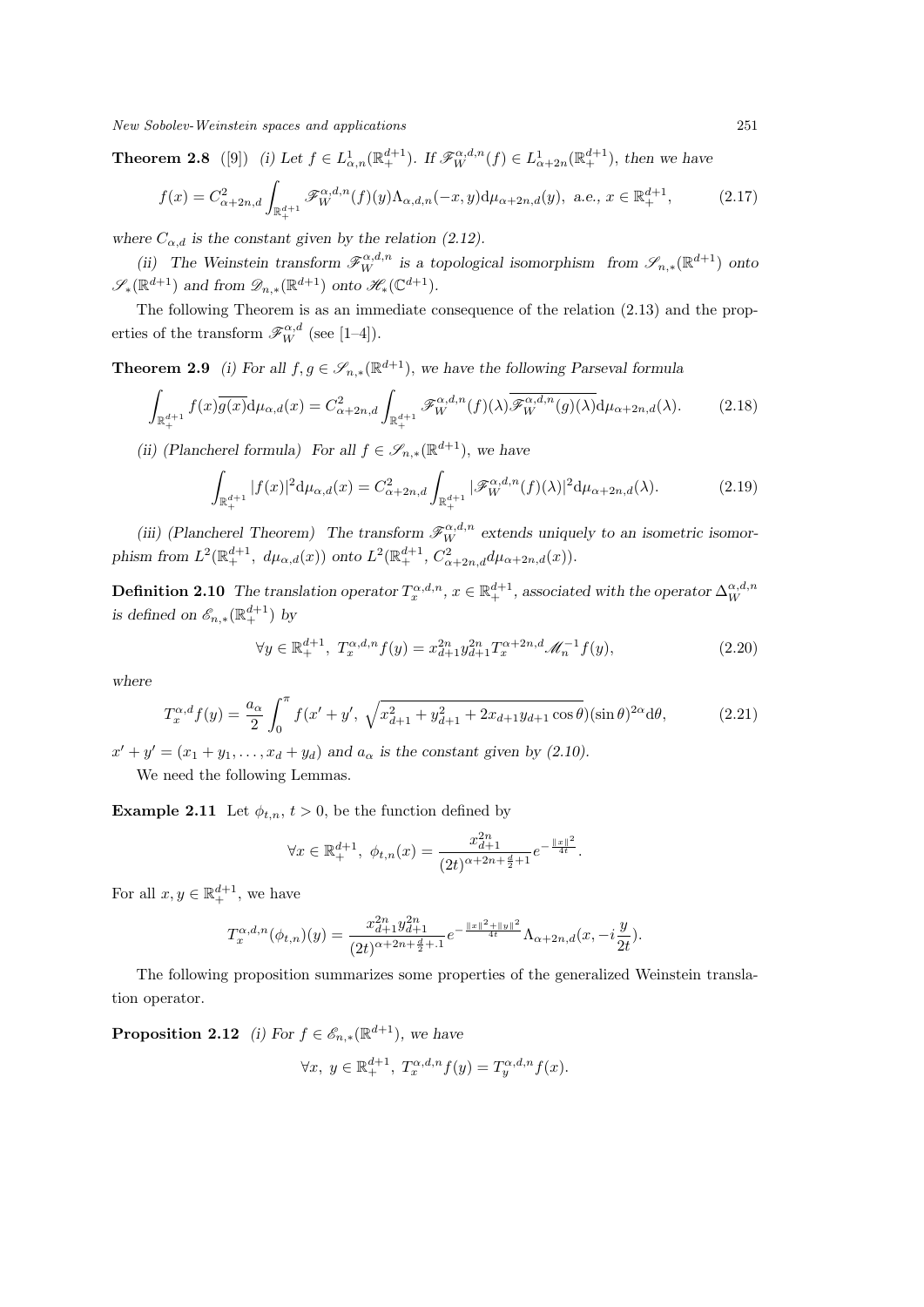#### 252 *Hassen BEN MOHAMED and Youssef BETTAIBI*

(ii) For all  $f \in \mathscr{E}_{n,*}(\mathbb{R}^{d+1})$  and  $y \in \mathbb{R}^{d+1}_+$ , the function  $x \mapsto T_x^{\alpha,d,n} f(y)$  belongs to  $\mathscr{E}_{n,*}(\mathbb{R}^{d+1})$ .

(iii) Let  $f \in L^p_{\alpha,n}(\mathbb{R}^{d+1}_+), 1 \leq p \leq +\infty$  and  $x \in \mathbb{R}^{d+1}_+$ . Then  $T_x^{\alpha,d,n} f$  belongs to  $L^p_{\alpha,n}(\mathbb{R}^{d+1}_+)$ *and we have*

$$
||T_x^{\alpha,d,n}f||_{\alpha,n,p} \le x_{d+1}^{2n} ||f||_{\alpha,n,p}.
$$
\n(2.22)

*(iv)* The function  $t \mapsto \Lambda_{\alpha,d,n}(t,\lambda)$ ,  $\lambda \in \mathbb{C}^{d+1}$ , satisfies on  $\mathbb{R}^{d+1}_+$  *the following product formula* 

$$
\forall x, y \in \mathbb{R}^{d+1}_+, \ \Lambda_{\alpha,d,n}(x,\lambda)\Lambda_{\alpha,d,n}(y,\lambda) = T_x^{\alpha,d,n}[\Lambda_{\alpha,d,n}(.,\lambda)](y). \tag{2.23}
$$

(*v*) Let *f* ∈  $\mathscr{S}_{n,*}(\mathbb{R}^{d+1})$  and  $x \in \mathbb{R}^{d+1}_+$ . We have

$$
\forall \lambda \in \mathbb{R}_+^{d+1}, \ \mathscr{F}_W^{\alpha,d,n}(T_x^{\alpha,d,n}f)(\lambda) = \Lambda_{\alpha,d,n}(-x,\lambda)\mathscr{F}_W^{\alpha,d,n}(f)(\lambda). \tag{2.24}
$$

(*vi*) Let  $f \in \mathscr{S}_{n,*}(\mathbb{R}^{d+1})$ *. For all*  $x, y \in \mathbb{R}^{d+1}_+$ *, we have* 

$$
T_x^{\alpha,d,n} f(y) = C_{\alpha+2n,d}^2 \int_{\mathbb{R}_+^{d+1}} \Lambda_{\alpha,d,n}(-x,\lambda) \Lambda_{\alpha,d,n}(-y,\lambda) \mathcal{F}_W^{\alpha,d,n}(f)(\lambda) d\mu_{\alpha+2n,d}(\lambda).
$$
 (2.25)

**Proof** The results can be obtained by a simple calculation by using the relation  $(2.20)$ .  $\Box$ 

**Definition 2.13** *Let*  $f, g \in L^1_{\alpha,n}(\mathbb{R}^{d+1}_+)$ *. The generalized Weinstein convolution product of f and g is given by*

$$
\forall x \in \mathbb{R}^{d+1}_+, \ f *_{\alpha,n} g(x) = \int_{\mathbb{R}^{d+1}_+} T_x^{\alpha,d,n} f(-y)g(y) \mathrm{d}\mu_{\alpha,d}(y). \tag{2.26}
$$

**Lemma 2.14** *Let*  $f, g \in L^1_{\alpha,n}(\mathbb{R}^{d+1}_+)$ *. We have* 

$$
f *_{\alpha,n} g = \mathcal{M}_n(\mathcal{M}_n^{-1} f *_{\alpha} \mathcal{M}_n^{-1} g),
$$

*where for all*  $\varphi, \psi \in L^1_\alpha(\mathbb{R}^{d+1}_+)$ *, we have* 

$$
\forall x \in \mathbb{R}^{d+1}_+, \ \varphi *_{\alpha} \psi(x) := \varphi *_{\alpha,0} \psi(x) = \int_{\mathbb{R}^{d+1}_+} T_x^{\alpha,d} \varphi(-y) \psi(y) d\mu_{\alpha,d}(y).
$$

**Proposition 2.15** ([9]) *(i) Let*  $p, q, r \in [1, +\infty]$  such that  $\frac{1}{p} + \frac{1}{q} - \frac{1}{r} = 1$ . Then for all  $f \in L^p_{\alpha,n}(\mathbb{R}^{d+1}_+)$  and  $g \in L^q_{\alpha,n}(\mathbb{R}^{d+1}_+)$ , the function  $f *_{\alpha,n} g \in L^r_{\alpha,n}(\mathbb{R}^{d+1}_+)$  and we have

$$
||f *_{\alpha,n} g||_{\alpha,n,r} \le ||f||_{\alpha,n,p} ||g||_{\alpha,n,q}.
$$
 (2.27)

*(ii)* For all  $f, g \in L^1_{\alpha,n}(\mathbb{R}^{d+1}_+), f *_{\alpha,n} g \in L^1_{\alpha,n}(\mathbb{R}^{d+1}_+)$  and we have

$$
\mathcal{F}_W^{\alpha,d,n}(f *_{\alpha,n} g) = \mathcal{F}_W^{\alpha,d,n}(f) \mathcal{F}_W^{\alpha,d,n}(g).
$$
 (2.28)

(*iii*) Let  $f, g \in L^2_{\alpha,n}(\mathbb{R}^{d+1}_+)$ *. Then, we have* 

$$
\int_{\mathbb{R}^{d+1}_+} |f *_{\alpha,n} g(x)|^2 d\mu_{\alpha,d}(x)
$$
\n
$$
= C_{\alpha+2n,d}^2 \int_{\mathbb{R}^{d+1}_+} |\mathscr{F}_W^{\alpha,d,n}(f)(\lambda)|^2 |\mathscr{F}_W^{\alpha,d,n}(g)(\lambda)|^2 d\mu_{\alpha+2n,d}(\lambda),
$$
\n(2.29)

*where both sides are finite or infinite.*

Notation. We denote by  $\mathscr{S}'_*$ , (resp.,  $\mathscr{S}'_{n,*}$ ) the strong dual of the space  $\mathscr{S}_*(\mathbb{R}^{d+1})$ , (resp., *Sn,∗*(R *<sup>d</sup>*+1)).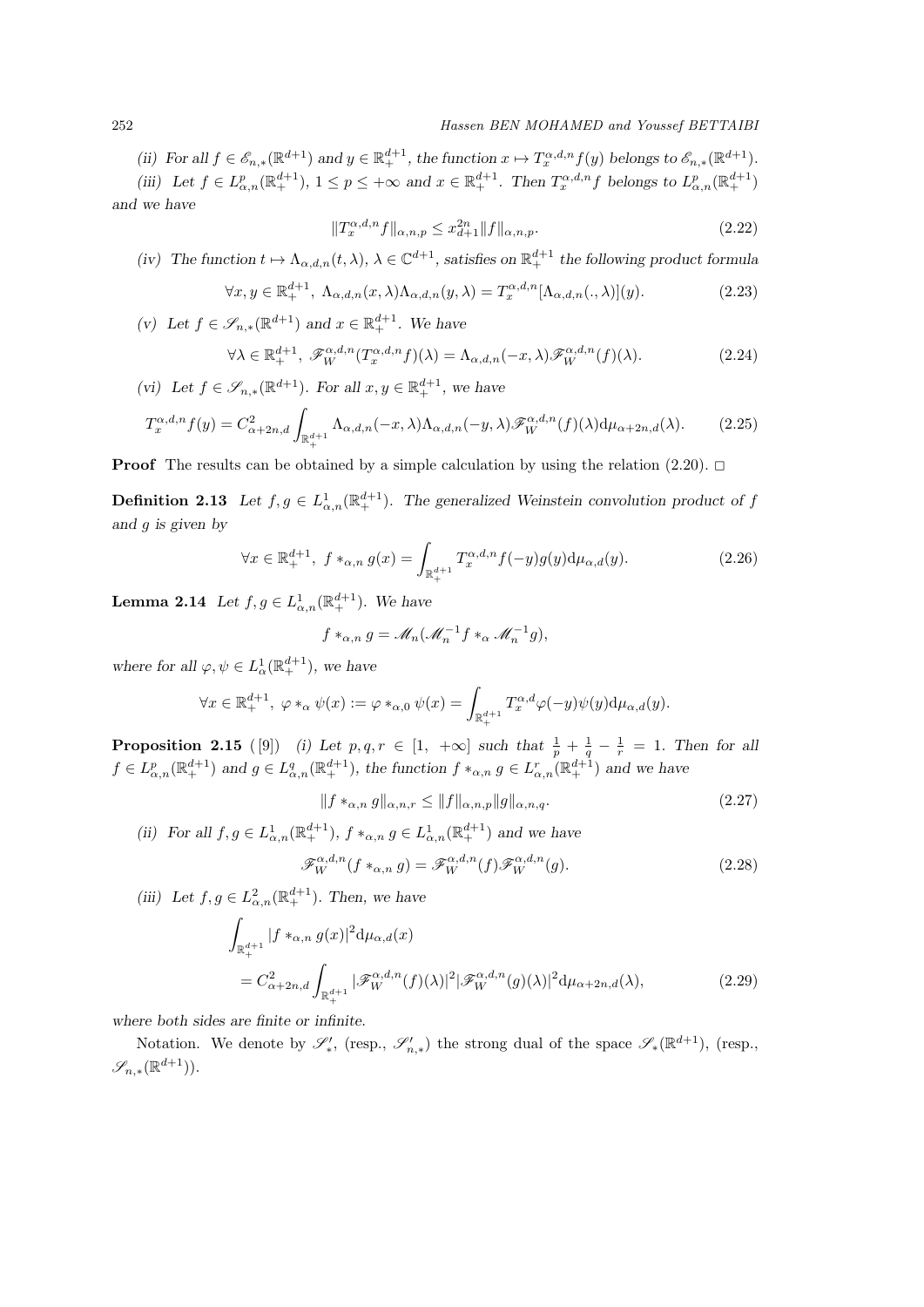**Definition 2.16** *The generalized Fourier-Weinstein transform of a distribution*  $u \in \mathcal{S}'_{n,*}$  is *defined by*

$$
\forall \phi \in \mathscr{S}_*(\mathbb{R}^{d+1}), \ \langle \mathscr{F}_W^{\alpha,d,n}(u), \phi \rangle = \langle u, (\mathscr{F}_W^{\alpha,d,n})^{-1}(\phi) \rangle. \tag{2.30}
$$

The following proposition is as an immediate consequence of Theorem 2.8.

**Proposition 2.17** The transform  $\mathscr{F}_{W}^{\alpha,d,n}$  is a topological isomorphism from  $\mathscr{S}'_{n,*}$  onto  $\mathscr{S}'_{*}$ .

**Lemma 2.18** ([9]) *Let*  $m \in \mathbb{N}$  and  $u \in \mathcal{S}'_{n,*}$ *. We have* 

$$
(\mathcal{F}_W^{\alpha,d,n})[(\Delta_W^{\alpha,d,n})^m u] = (-1)^m ||x||^{2m} (\mathcal{F}_W^{\alpha,d,n})(u), \qquad (2.31)
$$

*where*

$$
\forall \phi \in \mathscr{S}_{n,*}(\mathbb{R}^{d+1}), \ \langle \Delta_W^{\alpha,d,n} u, \phi \rangle = \langle u, \Delta_W^{\alpha,d,n} \phi \rangle. \tag{2.32}
$$

### **3. Sobolev spaces associated with the generalized Weinstein operator**

The goal of this section is to introduce and study the Sobolev spaces associated with the generalized Weinstein operator  $\Delta_W^{\alpha,d,n}$ .

**Definition 3.1** *Let*  $s \in \mathbb{R}$  *and*  $p \in [1, +\infty]$ *. We define the generalized Sobolev-Weinstein space* of order s, that will be denoted  $\mathcal{W}_{\alpha,d,n}^{s,p}(\mathbb{R}^{d+1}_+),$  as the set of all  $u \in \mathscr{S}'_{n,*}$  such that  $\mathscr{F}_{W}^{\alpha,d,n}(u)$  is *a function and*

$$
\int_{\mathbb{R}^{d+1}_+} (1 + \|\xi\|^2)^{\frac{sp}{2}} |\mathscr{F}_W^{\alpha,d,n}(u)(\xi)|^p d\mu_{\alpha+2n,d}(\xi) < \infty.
$$
 (3.1)

*We provide the space*  $\mathscr{W}^{s,p}_{\alpha,d,n}(\mathbb{R}^{d+1}_+)$  *with the norm* 

$$
||u||_{\mathscr{W}^{s,p}_{\alpha,d,n}} = \left[C_{\alpha+2n,d}^2 \int_{\mathbb{R}^{d+1}_+} (1+||\xi||^2)^{\frac{sp}{2}} |\mathscr{F}^{\alpha,d,n}_W(u)(\xi)^p d\mu_{\alpha+2n,d}(\xi)\right]^{\frac{1}{p}}.
$$
 (3.2)

*For*  $p = 2$ , we provide the  $\mathcal{H}_{\alpha,d,n}^{s}(\mathbb{R}^{d+1}_+) := \mathcal{W}_{\alpha,d,n}^{s,2}(\mathbb{R}^{d+1}_+)$  with the inner product

$$
\langle u, v \rangle_{(1), \mathcal{H}_{\alpha,d,n}^s} = C_{\alpha+2n,d}^2 \int_{\mathbb{R}_+^{d+1}} (1 + \|\xi\|^2)^s \mathcal{F}_W^{\alpha,d,n}(u)(\xi) \overline{\mathcal{F}_W^{\alpha,d,n}(v)(\xi)} d\mu_{\alpha+2n,d}(\xi)
$$
(3.3)

*and the norm*

$$
||u||_{(1),\mathscr{H}_{\alpha,d,n}^s} = \left[C_{\alpha+2n,d}^2 \int_{\mathbb{R}_+^{d+1}} (1+||\xi||^2)^s |\mathscr{F}_W^{\alpha,d}(u)(\xi)|^2 d\mu_{\alpha+2n,d}(\xi)\right]^{\frac{1}{2}}.
$$
 (3.4)

We give the following properties of the spaces  $\mathscr{W}_{\alpha,d,n}^{s,p}(\mathbb{R}^{d+1}_+).$ 

**Proposition 3.2** *(i)* Let  $1 \leq p < +\infty$  and  $s, t \in \mathbb{R}$  such that  $t > s$ . Then the space  $\mathcal{W}^{t,p}_{\alpha,d,n}(\mathbb{R}^{d+1}_+)$ *is continuously contained in*  $\mathcal{W}_{\alpha,d,n}^{s,p}(\mathbb{R}^{d+1}_+).$ 

(ii) Let  $s \in \mathbb{R}$  and  $1 \leq p < +\infty$ . The space  $\mathscr{W}_{\alpha,d,n}^{s,p}(\mathbb{R}^{d+1})$  provided with the norm  $\|.\|_{\mathscr{W}_{\alpha,d,n}^{s,p}}$ *is a Banach space.*

*(iii)* For all  $s \in \mathbb{R}$  and  $1 \leq p < +\infty$ , the space  $\mathscr{D}_*(\mathbb{R}^{d+1})$  is dense in  $\mathscr{W}_{\alpha,d,n}^{s,p}(\mathbb{R}^{d+1}_+)$ .

**Proof** (i) The result is immediately from the Definition 3.1.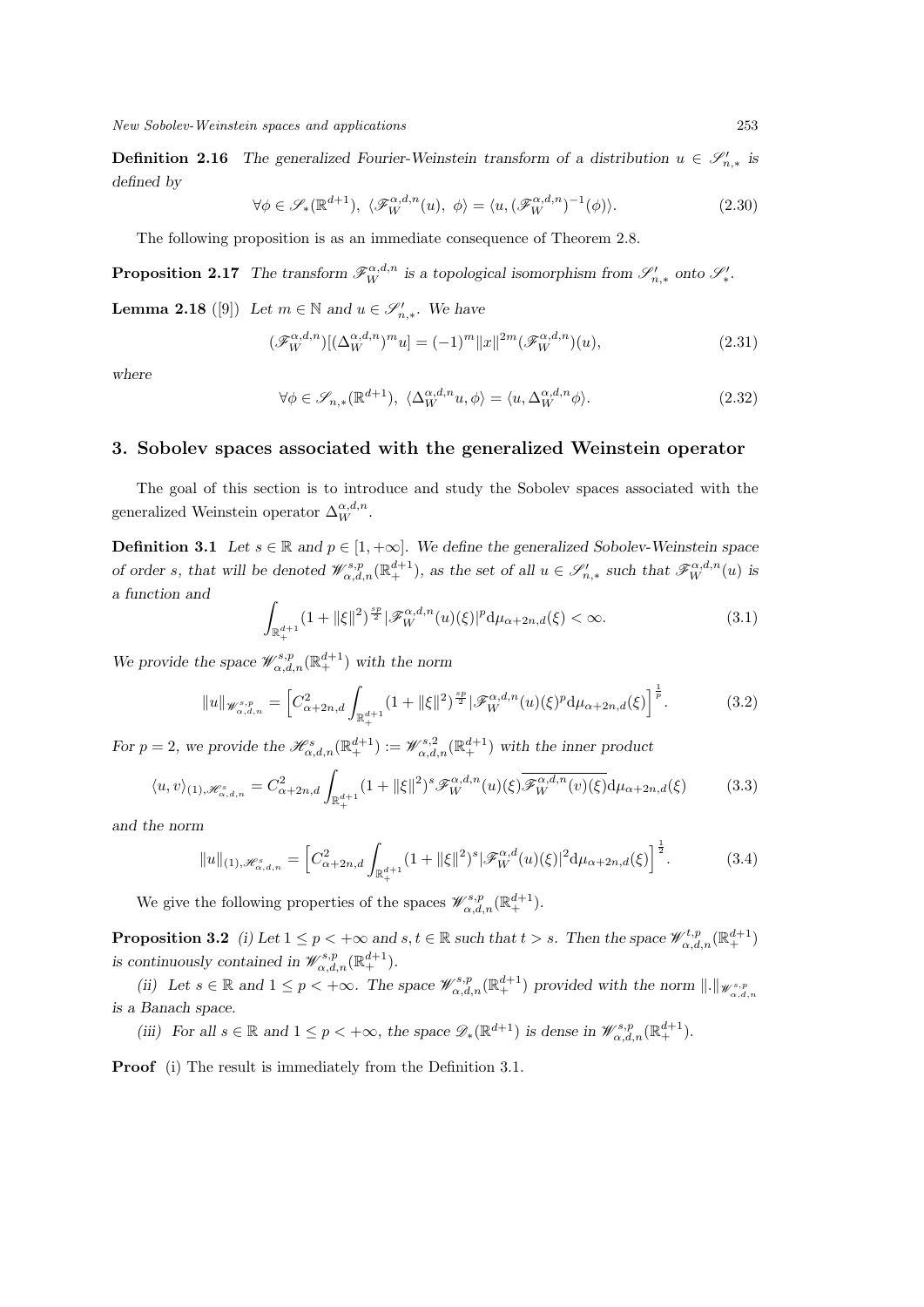(ii) Let  $(f_m)_{m\in\mathbb{N}}$  be a Cauchy sequence of  $\mathscr{W}^{s,p}_{\alpha,d,n}(\mathbb{R}^{d+1}_+)$ . From the definition of the norm  $\|\cdot\|_{\mathscr{W}^{s,p}_{\alpha,d,n}}$ , it is clear that  $(\mathscr{F}_W^{\alpha,d,n}(f_m))_{m\in\mathbb{N}}$  is a Cauchy sequence of  $L^p_{s,n,\alpha}(\mathbb{R}^{d+1}_+) := L^p(\mathbb{R}^{d+1}_+)$ ,  $(1+\alpha)^{m+1}$  $\|\xi\|^2\right)^{\frac{sp}{2}}d\mu_{\alpha+2n,d}(x)).$ 

Since  $L^p_{s,n,\alpha}(\mathbb{R}^{d+1}_+)$  is complete, there exists a function  $g \in L^p_{s,n,\alpha}(\mathbb{R}^{d+1}_+)$  such that

$$
\lim_{m \to +\infty} \|\mathcal{F}_{W}^{\alpha,d,n}(f_{m}) - g\|_{L_{s,n,\alpha}^{p}(\mathbb{R}_{+}^{d+1})} = 0.
$$
\n(3.5)

Then  $g \in \mathscr{S}'_*$  and  $f = (\mathscr{F}^{\alpha,d,n}_{W})^{-1}(g) \in \mathscr{S}'_{n,*}$ . So,  $\mathscr{F}^{\alpha,d,n}_{W}(f) = g \in L^p_{s,n,\alpha}(\mathbb{R}^{d+1}_{+})$  which proves that  $f \in \mathscr{W}_{\alpha,d,n}^{s,p}(\mathbb{R}^{d+1}_+)$  and we have

$$
||f_m-f||_{\mathscr{W}^{s,p}_{\alpha,d,n}}=C^{\frac{2}{p}}_{\alpha+2n,d}||\mathscr{F}^{\alpha,d,n}_W(f_m)-g||_{L^p_{s,n,\alpha}(\mathbb{R}^{d+1}_+)}\underset{m\to+\infty}{\to}0.
$$

Hence,  $\mathscr{W}^{s,p}_{\alpha,d,n}(\mathbb{R}^{d+1}_+)$  is complete.

(iii) We proceed as [10] to prove the result.  $\square$ 

The following theorem gives a relation between the dual of  $\mathscr{H}_{\alpha,d,n}^s(\mathbb{R}^{d+1}_+)$  and  $\mathscr{H}_{\alpha,d,n}^{-s}(\mathbb{R}^{d+1}_+)$ .

**Theorem 3.3** *The dual of*  $\mathscr{H}_{\alpha,d,n}^s(\mathbb{R}^{d+1}_+)$  *can be identified with*  $\mathscr{H}_{\alpha,d,n}^{-s}(\mathbb{R}^{d+1}_+)$ *. The relation of the identification is as follows*

$$
\langle u, v \rangle_{(0)} = C_{\alpha+2n,d}^2 \int_{\mathbb{R}_+^{d+1}} \mathcal{F}_W^{\alpha,d,n}(u)(\xi) \overline{\mathcal{F}_W^{\alpha,d,n}(v)(\xi)} d\mu_{\alpha+2n,d}(\xi)
$$
(3.6)

*with*  $u \in \mathscr{H}_{\alpha,d,n}^s(\mathbb{R}^{d+1}_+)$  and  $v \in \mathscr{H}_{\alpha,d,n}^{-s}(\mathbb{R}^{d+1}_+)$ .

**Proof** For all  $u \in \mathscr{H}_{\alpha,d,n}^s(\mathbb{R}^{d+1}_+)$  and  $v \in \mathscr{H}_{\alpha,d,n}^{-s}(\mathbb{R}^{d+1}_+)$ , we have

$$
|\langle u, v \rangle_{(0)}| \le ||u||_{(1), \mathcal{H}^{s}_{\alpha, d, n}} ||v||_{(1), \mathcal{H}^{-s}_{\alpha, d, n}}.
$$
\n(3.7)

Then,  $(u, v) \mapsto \langle u, v \rangle_{(0)}$  is a continuous bilinear form on

$$
\mathcal{H}^s_{\alpha,d,n}(\mathbb{R}^{d+1}_+) \times \mathcal{H}^{-s}_{\alpha,d,n}(\mathbb{R}^{d+1}_+).
$$

Let  $v \in \mathscr{H}_{\alpha,d,n}^{-s}(\mathbb{R}^{d+1}_+)$ . We consider the function  $\phi_v : u \mapsto \langle u, v \rangle_{(0)}$ .

From the relation (3.7), we see that  $\phi_v$  is a continuous linear form on  $\mathscr{H}_{\alpha,d,n}^s(\mathbb{R}^{d+1}_+)$  and we have

$$
\|\phi_v\| \le \|v\|_{(1), \mathscr{H}_{\alpha, d, n}^{-s}}.
$$

On the other hand for  $u_0(\lambda) = [\mathscr{F}_W^{\alpha,d,n}]^{-1}((1 + ||\lambda||^2)^{-s}\mathscr{F}_W^{\alpha,d,n}(v))(\lambda)$ , we obtain

$$
u_0 \in \mathcal{H}_{\alpha,d,n}^s(\mathbb{R}^{d+1}_+)
$$
 and  $\langle u_0, v \rangle_{(0)} = ||v||_{(1), \mathcal{H}_{\alpha,d,n}^{-s}}^2$ .

 $\text{Then } ||\phi_v|| = ||v||_{(1), \mathscr{H}_{\alpha, d, n}^{-s}}.$ 

Let now  $v^* \in (\mathscr{H}_{\alpha,d,n}^{s}( \mathbb{R}^{d+1}_+ ))'$ . By the Riesz representation theorem and the relation (3.3), one can see that there exists  $w \in \mathscr{H}_{\alpha,d,n}^s(\mathbb{R}^{d+1}_+)$ , such that for all  $u \in \mathscr{H}_{\alpha,d,n}^s(\mathbb{R}^{d+1}_+)$ , we have

$$
v^*(u) = \langle u, w \rangle_{(1), \mathcal{H}_{\alpha,d,n}^s} = \int_{\mathbb{R}_+^{d+1}} (1 + ||\lambda||^2)^s \mathcal{F}_W^{\alpha,d,n}(w)(\lambda) \overline{\mathcal{F}_W^{\alpha,d,n}(u)(\lambda)} d\mu_{\alpha,d}(\lambda).
$$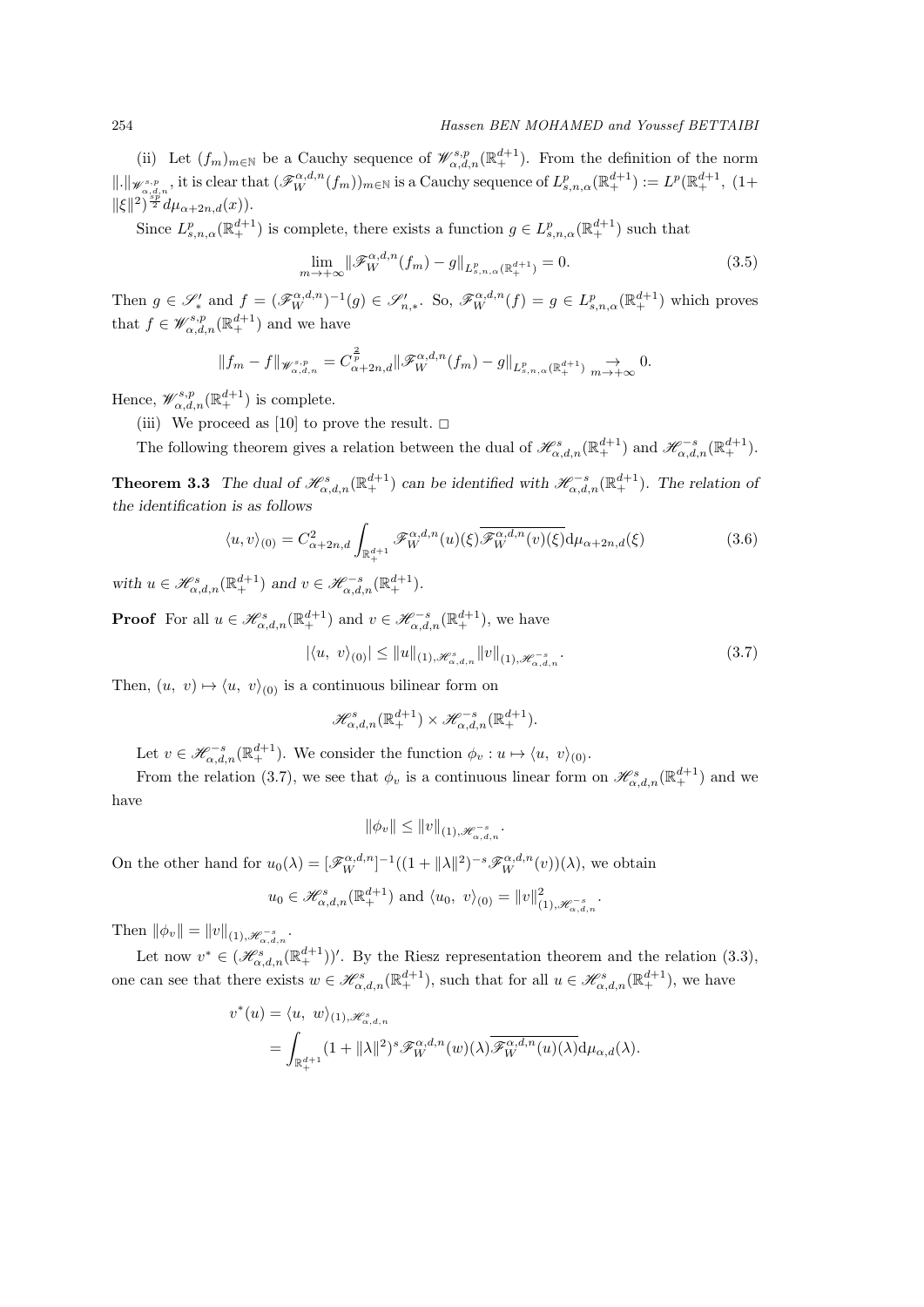We put

$$
v(\lambda) = [\mathscr{F}_W^{\alpha,d,n}]^{-1}((1+\|\lambda\|^2)^s \mathscr{F}_W^{\alpha,d,n}(w)(\lambda)).
$$

Then,  $v \in \mathscr{H}_{\alpha,d,n}^{-s}(\mathbb{R}^{d+1}_+)$  and we have

$$
\forall u \in \mathscr{H}_{\alpha,d,n}^s(\mathbb{R}^{d+1}_+), \ v^*(u) = \langle u, \ v \rangle_{(0)}.
$$

Hence the map  $v \mapsto \langle v, v \rangle_{(0)}$  is an isometry from  $\mathscr{H}_{\alpha,d,n}^{-s}(\mathbb{R}^{d+1}_+)$  into  $(\mathscr{H}_{\alpha,d,n}^{s}(\mathbb{R}^{d+1}_+))'$ .

Thus the proof is completed.  $\square$ 

**Proposition 3.4** *For*  $s > \frac{d}{2} + \alpha + 2n + 1$ , the Hilbert space  $\mathscr{H}_{\alpha,d,n}^s(\mathbb{R}^{d+1}_+)$  admits the reproducing *kernel*

$$
\mathcal{R}_s^{\alpha,d,n}(x,y) = C_{\alpha+2n,d}^2 \int_{\mathbb{R}_+^{d+1}} (1+||\xi||^2)^{-s} \Lambda_{\alpha,d,n}(-x,\xi) \Lambda_{\alpha,d,n}(y,\xi) d\mu_{\alpha+2n,d}(\xi),
$$
 (3.8)

where  $C_{\alpha,d}$  is the constant given by the relation (2.12). That is

*(i)* For every  $y \in \mathbb{R}^{d+1}$ , the distribution given by the function

 $x \mapsto \mathscr{R}_s^{\alpha,d,n}(x,y)$  *belongs to*  $\mathscr{H}_{\alpha,d,n}^s(\mathbb{R}^{d+1}_+).$ 

*(ii)* For every  $f \in \mathcal{H}_{\alpha,d,n}^s(\mathbb{R}^{d+1}_+)$ , we have

$$
\forall y \in \mathbb{R}_+^{d+1}, \ \langle f, \mathcal{R}_s^{\alpha, d, n}(.,y) \rangle_{(1), \mathcal{H}_{\alpha, d, n}^s} = f(y).
$$

**Proof** (i) It is easy to see that

$$
\int_{\mathbb{R}^{d+1}_+} (1 + \|\xi\|^2)^{-s} \mathrm{d}\mu_{\alpha+2n,d}(\xi) < +\infty \text{ if and only if } s > \frac{d}{2} + \alpha + 2n + 1. \tag{3.9}
$$

Then using the relation (2.7), we deduce that the function  $(x, y) \mapsto \mathscr{R}_s^{\alpha, d, n}(x, y)$  is well-defined.

Moreover for all  $y \in \mathbb{R}^{d+1}_+$  and  $s > \frac{d}{2} + \alpha + 2n + 1$ , the function  $\xi \mapsto (1 + ||\xi||^2)^{-s} \Lambda_{\alpha,d,n}(y,\xi)$ belongs to  $L^1_{\alpha,n}(\mathbb{R}^{d+1}_+) \cap L^2_{\alpha,n}(\mathbb{R}^{d+1}_+)$ . Then, from the relation (2.17), the function  $\mathscr{R}^{\alpha,d,n}_{s,y} : x \mapsto$  $\mathscr{R}_s^{\alpha,d,n}(x,y)$  belongs to  $L^2_\alpha(\mathbb{R}^{d+1}_+)$  and we have

$$
\forall \xi \in \mathbb{R}_+^{d+1}, \ \mathscr{F}_W^{\alpha,d,n}[\mathscr{R}_{s,y}^{\alpha,d,n}](\xi) = (1 + \|\xi\|^2)^{-s} \Lambda_{\alpha,d,n}(y,\xi). \tag{3.10}
$$

Then

$$
\|\mathscr{R}_{s,y}^{\alpha,d,n}\|_{(1),\mathscr{H}_{\alpha,d,n}^s} \le k_s y_{d+1}^{2n},\tag{3.11}
$$

where for all  $s > \frac{d}{2} + \alpha + 2n + 1$ , we have

$$
k_s = k_s(\alpha, d, n) = C_{\alpha+2n, d} \left( \int_{\mathbb{R}^{d+1}_+} (1 + ||\xi||^2)^{-s} d\mu_{\alpha+2n, d}(\xi) \right)^{\frac{1}{2}}.
$$
 (3.12)

Hence for all  $y \in \mathbb{R}^{d+1}_+$  and  $s > \frac{d}{2} + \alpha + 2n + 1$ ,  $\mathscr{R}^{\alpha,d,n}_{s,y} \in \mathscr{H}^s_{\alpha,d,n}(\mathbb{R}^{d+1}_+)$ .

(ii) Let  $f \in \mathscr{H}_{\alpha,d,n}^s(\mathbb{R}^{d+1}_+)$  and  $y \in \mathbb{R}^{d+1}_+$ . Using the relations (3.3), (3.10) and (2.17), we obtain

$$
\langle f, \mathcal{R}_s^{\alpha, d, n}(.,y) \rangle_{(1), \mathcal{H}_{\alpha, d, n}^s} = C_{\alpha+2n, d}^2 \int_{\mathbb{R}_+^{d+1}} \mathcal{F}_W^{\alpha, d, n}(f)(\xi) \Lambda_{\alpha, d, n}(-y, \xi) d\mu_{\alpha+2n, d}(\xi)
$$
  
=  $f(y)$ .  $\Box$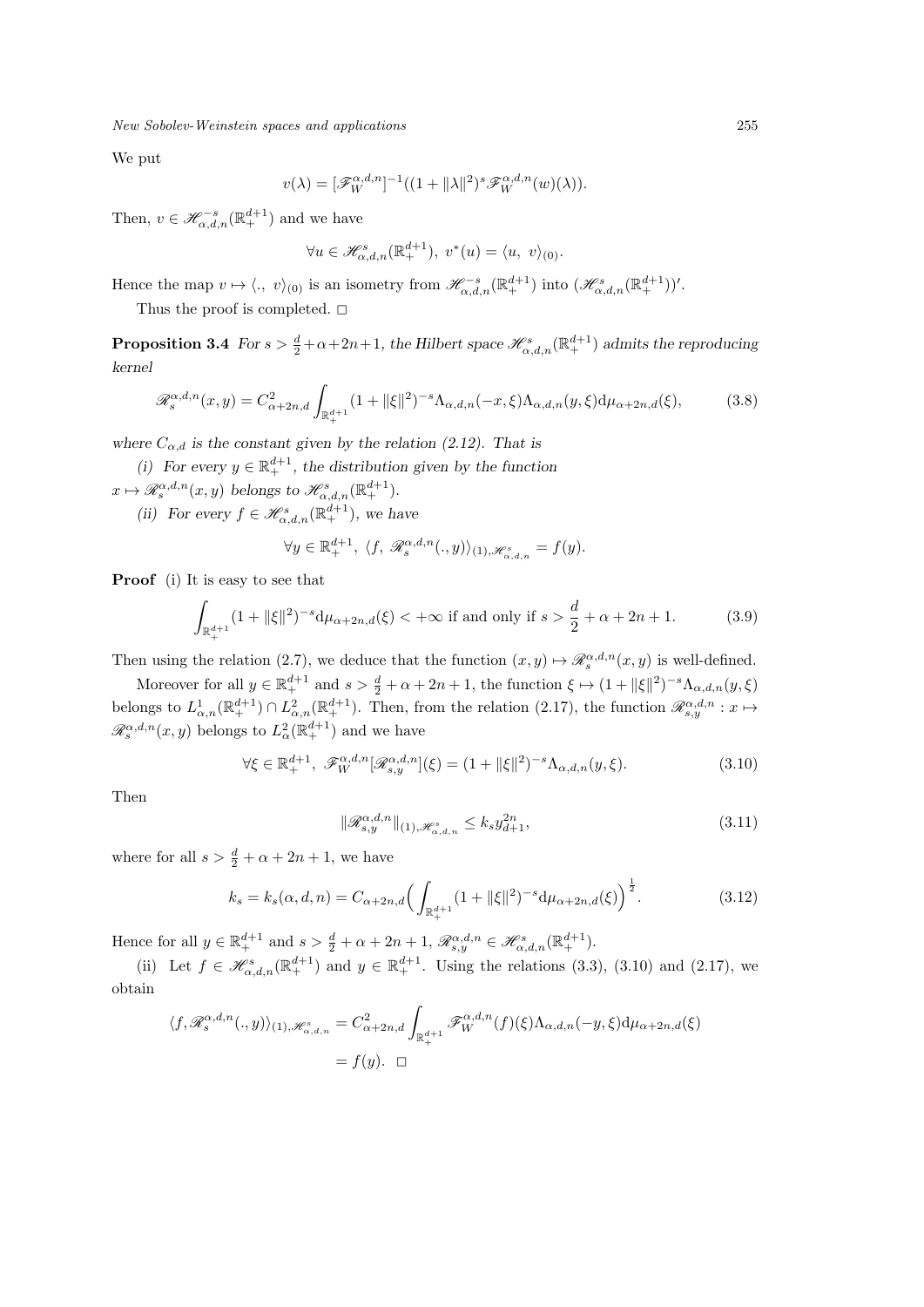# $4. \ \mathrm{Extremal} \ \mathrm{functions} \ \mathrm{on} \ \mathscr{H}^{s}_{\alpha,d,n}(\mathbb{R}^{d+1}_+)$

The theory of reproducing kernels started with two papers of 1921 (see [11]) and 1922 (see [12]) which dealt with typical reproducing kernels of Szegö and Bergman and since then the theory has been developed into a large and deep theory in complex analysis by many mathematicians. In this section, using the theory of reproducing kernels, we study the extremal functions on the Hilbert space  $\mathscr{H}_{\alpha,d,n}^s(\mathbb{R}^{d+1}_+).$ 

**Definition 4.1** *Let*  $r > 0$ ,  $H$  *be a Hilbert space and*  $\mathscr{L} : \mathscr{H}_{\alpha,d,n}^{s}(\mathbb{R}^{d+1}_+) \to H$  *be a bounded linear operator. For all*  $f, h \in \mathcal{H}_{\alpha,d,n}^{s}(\mathbb{R}^{d+1}_+)$ , we define the inner product in  $\mathcal{H}_{\alpha,d,n}^{s}(\mathbb{R}^{d+1}_+)$  by

$$
\langle f, h \rangle_{(2), \mathcal{H}^s_{\alpha,d,n}} = r \langle f, h \rangle_{(1), \mathcal{H}^s_{\alpha,d,n}} + \langle \mathcal{L}f, \mathcal{L}h \rangle_{\mathcal{H}}.
$$
\n(4.1)

*The norm associated with this inner product is given by*

$$
||f||_{(2),\mathcal{H}_{\alpha,d,n}^s}^2 = r||f||_{(1),\mathcal{H}_{\alpha,d,n}^s}^2 + ||\mathcal{L}f||_{\mathcal{H}^s}^2.
$$
\n(4.2)

**Lemma 4.2** *The norms*  $\Vert \cdot \Vert_{(1), \mathscr{H}^s_{\alpha, d, n}}$  *and*  $\Vert \cdot \Vert_{(2), \mathscr{H}^s_{\alpha, d, n}}$  *are equivalent.* 

**Proof** Let  $u \in \mathscr{H}_{\alpha,d,n}^s(\mathbb{R}^{d+1}_+)$ . We have

$$
\sqrt{r}||u||_{(1),\mathscr{H}^s_{\alpha,d,n}} \leq ||u||_{(2),\mathscr{H}^s_{\alpha,d,n}} \leq \sqrt{r+||\mathscr{L}||^2}||u||_{(1),\mathscr{H}^s_{\alpha,d,n}}.
$$

This clearly yields the result.  $\square$ 

**Proposition 4.3** *Let*  $r > 0$  *and*  $s > \frac{d}{2}$  $\frac{a}{2} + \alpha + 2n + 1$ *. The space*  $(\mathscr{H}_{\alpha,d,n}^{s}(\mathbb{R}^{d+1}_+), \langle.,.\rangle_{(2),\mathscr{H}_{\alpha,d,n}^{s}})$ possesses a reproducing  $\mathscr{R}_{\mathscr{L}}^{s,r}$  satisfying the identity

$$
\mathcal{R}_{\mathcal{L}}^{s,r}(.,y)=(rI+\mathcal{L}^*\mathcal{L})^{-1}\mathcal{R}_s^{\alpha,d,n}(.,y)
$$
\n(4.3)

*where*  $I = Id$  and  $\mathscr{L}^* : \mathcal{H} \to \mathscr{H}_{\alpha,d,n}^s(\mathbb{R}^{d+1}_+)$  is the adjoint of  $\mathscr{L}$  given by

$$
\forall f \in \mathcal{H}_{\alpha,d,n}^{s}(\mathbb{R}^{d+1}_{+}), \forall h \in \mathcal{H}, \ \langle \mathcal{L}f, h \rangle_{\mathcal{H}} = \langle f, \mathcal{L}^*h \rangle_{(1), \mathcal{H}_{\alpha,d,n}^{s}}.
$$

**Proof** From [13], the space  $(\mathscr{H}_{\alpha,d,n}^s(\mathbb{R}^{d+1}_+), \langle .,.\rangle_{(2),\mathscr{H}_{\alpha,d,n}^s})$  has a reproducing kernel denoted by  $\mathscr{R}^{s,r}_{\mathscr{L}}$  and we have

$$
f(y) = \langle f, \mathcal{R}_{\mathcal{L}}^{s,r}(.,y) \rangle_{(2), \mathcal{H}_{\alpha,d,n}^s} = r \langle f, \mathcal{R}_{\mathcal{L}}^{s,r}(.,y) \rangle_{(1), \mathcal{H}_{\alpha,d,n}^s} + \langle \mathcal{L}f, \mathcal{L} \mathcal{R}_{\mathcal{L}}^{s,r}(.,y) \rangle_{\mathcal{H}} = \langle f, (rI + \mathcal{L}^* \mathcal{L}) \mathcal{R}_{\mathcal{L}}^{s,r}(.,y) \rangle_{(1), \mathcal{H}_{\alpha,d,n}^s}.
$$

Then for all  $y \in \mathbb{R}^{d+1}_+$ , we have

$$
(rI + \mathcal{L}^* \mathcal{L}) \mathcal{R}_{\mathcal{L}}^{s,r}(.,y) = \mathcal{R}_s^{\alpha,d,n}(.,y).
$$
 (4.4)

Thus the proof is completed.  $\square$ 

The following proposition summarizes some properties of the kernel  $\mathscr{R}^{s,r}_{\mathscr{L}}$ .

**Proposition 4.4** The kernel  $\mathcal{R}_{\mathcal{L}}^{s,r}$  satisfies the following properties

*(i) We have*

$$
\|\mathcal{R}_{\mathcal{L}}^{s,r}(.,y)\|_{(1),\mathcal{H}_{\alpha,d,n}^s} \le \frac{k_s}{r} y_{d+1}^{2n},\tag{4.5}
$$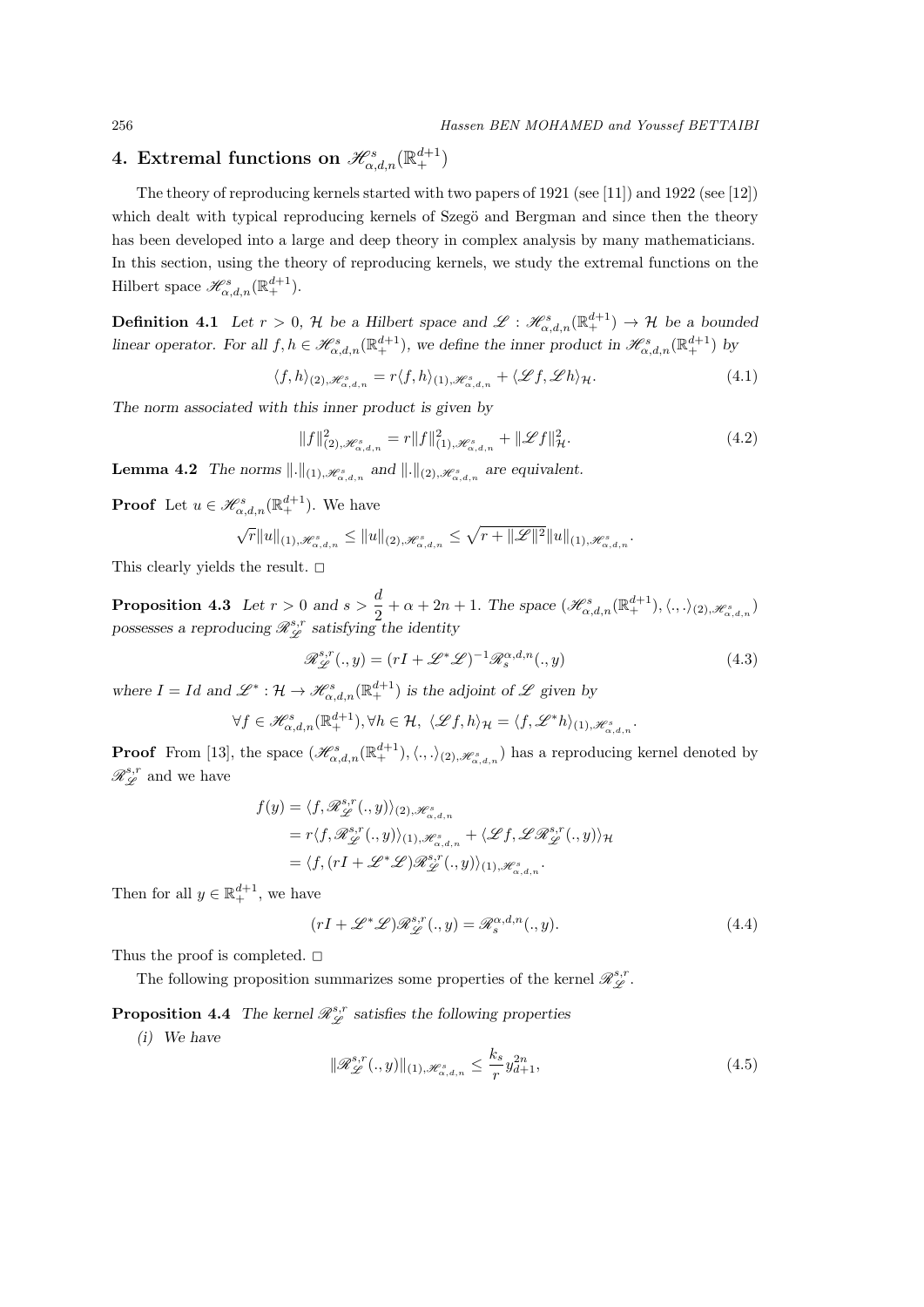where  $k_s$  is the constant given by the relation  $(3.12)$ .

*(ii) We have*

$$
\|\mathcal{L}\mathcal{R}_{\mathcal{L}}^{s,r}(.,y)\|_{\mathcal{H}} \le \frac{k_s}{\sqrt{2r}} y_{d+1}^{2n}.
$$
\n(4.6)

*(iii)* For all  $y \in \mathbb{R}^{d+1}_+$ , we have

$$
\|\mathcal{L}^* \mathcal{L} \mathcal{R}_{\mathcal{L}}^{s,r}(.,y)\|_{(1),\mathcal{H}^s_{\alpha,d,n}} \le k_s y_{d+1}^{2n}.
$$
\n(4.7)

**Proof** Using the relation (3.11) and (4.4), for all  $y \in \mathbb{R}^{d+1}$ , we get

$$
\begin{aligned} &r^2\|\mathscr{R}^{s,r}_{\mathscr{L}}(.,y)\|^2_{(1),\mathscr{H}^{s}_{\alpha,d,n}}+2r\|\mathscr{L}\mathscr{R}^{s,r}_{\mathscr{L}}(.,y)\|^2_{\mathcal{H}}+\|\mathscr{L}^*\mathscr{L}\mathscr{R}^{s,r}_{\mathscr{L}}(.,y)\|^2_{(1),\mathscr{H}^{s}_{\alpha,d,n}}\\ &=\|\mathscr{R}^{\alpha,d,n}_s(.,y)\|^2_{(1),\mathscr{H}^{s}_{\alpha,d,n}}\leq k^2_s y^{4n}_{d+1}. \end{aligned}
$$

Then the assertions (i)–(iii) are an immediate consequence of the above result.  $\Box$ 

The main result of this section can be stated as follows.

**Theorem 4.5** *Let*  $s > \frac{d}{2} + \alpha + 2n + 1$ *. For all*  $h \in \mathcal{H}$  *and for all*  $r > 0$ *, the infimum* 

$$
\inf_{f \in \mathcal{H}^s_{\alpha,d,n}(\mathbb{R}^{d+1}_+)} [r \|f\|_{(1), \mathcal{H}^s_{\alpha,d,n}}^2 + \|h - \mathcal{L}f\|_{\mathcal{H}}^2]
$$
(4.8)

*is attained by a unique function*  $f_{r,h}^*$  *given by* 

$$
\forall y \in \mathbb{R}^{d+1}_+, \ f^*_{r,h}(y) = \langle h, \mathscr{L} \mathscr{R}^{s,r}_{\mathscr{L}}(.,y) \rangle_{\mathcal{H}}.
$$
\n(4.9)

*Moreover, the extremal function*  $f_{r,h}^*$  *satisfies the following inequality* 

$$
\forall y \in \mathbb{R}^{d+1}_+, |f^*_{r,h}(y)| \le \frac{k_s}{\sqrt{2r}} \|h\|_{\mathcal{H}} y_{d+1}^{2n}.\tag{4.10}
$$

**Proof** The existence and unicity of extremal function  $f_{r,h}^*$  represented by the relation (4.8) is given by [13]. On the other hand from the relation (4.6), we get

$$
\forall y \in \mathbb{R}_+^{d+1}, \mid f_{r,h}^*(y) \mid \leq \|\mathscr{L}\mathscr{R}_{\mathscr{L}}^{s,r}(.,y)\|_{\mathcal{H}} \|h\|_{\mathcal{H}} \leq \frac{k_s}{\sqrt{2r}} \|h\|_{\mathcal{H}} y_{d+1}^{2n}.\quad \Box
$$

**Corollary 4.6** *Let*  $s > \frac{d}{2}$  $\frac{\alpha}{2} + \alpha + 2n + 1$  and  $r > 0$ . If  $\mathscr L$  is isometry ( $\mathscr L^* \mathscr L = \mathrm{Id}$ ), then  $(i) \langle \cdot, \cdot \rangle_{(2), \mathscr{H}_{\alpha,d,n}^s} = (r+1) \langle \cdot, \cdot \rangle_{(1), \mathscr{H}_{\alpha,d,n}^s}.$ 

- *(ii)* For all  $x, y \in \mathbb{R}^{d+1}_+$ , we have  $\mathscr{R}^{s,r}_{\mathscr{L}}(x, y) = \frac{1}{r+1} \mathscr{R}^{\alpha, d, n}_s(., y)$ .
- *(iii)* For all  $h \in \mathcal{H}$ , we have  $\forall y \in \mathbb{R}^{d+1}_+$ ,  $f^*_{r,h}(y) = \frac{1}{r+1} \mathscr{L}^* h(y)$ .
- (iv) For all  $f \in \mathcal{H}_{\alpha,d,n}^s(\mathbb{R}^{d+1}_+)$ , we have  $\forall y \in \mathbb{R}^{d+1}_+$ ,  $f_{r,\mathcal{L}f}^*(y) = \frac{1}{r+1}f(y)$ .

**Corollary 4.7** Let  $s > \frac{d}{2} + \alpha + 2n + 1$  and  $r > 0$ . Let  $f \in \mathcal{H}^s_{\alpha,d,n}(\mathbb{R}^{d+1}_+)$  and  $h = \mathcal{L}f$ .

- *(i)* For all  $y \in \mathbb{R}^{d+1}_+$ , we have  $f(y) = \lim_{r \to 0^+}$  $f_{r,h}^*(y)$ .
- (ii) We have  $\forall y \in \mathbb{R}^{d+1}_+, |f(y) f_{r,h}^*(y)| \leq k_s ||f||_{(1), \mathcal{H}_{\alpha,d,n}^s} y_{d+1}^{2n}$ .
- (iii) We have  $\forall y \in \mathbb{R}^{d+1}_+, |f^*_{r,h}(y)| \leq k_s ||f||_{(1), \mathscr{H}^s_{\alpha,d,n}} y_{d+1}^{2n}$ .

**Proof** Let  $f \in \mathcal{H}_{\alpha,d,n}^s(\mathbb{R}^{d+1}_+)$  and  $h = \mathcal{L}f$ .

(i) From the relations  $(4.4)$  and  $(4.9)$ , we get

$$
\forall y \in \mathbb{R}_+^{d+1}, \ f_{r,h}^*(y) = \langle f, \mathcal{L}^* \mathcal{L} \mathcal{R}_{\mathcal{L}}^{s,r}(.,y) \rangle_{(1), \mathcal{H}_{\alpha,d,n}^s}.
$$
\n(4.11)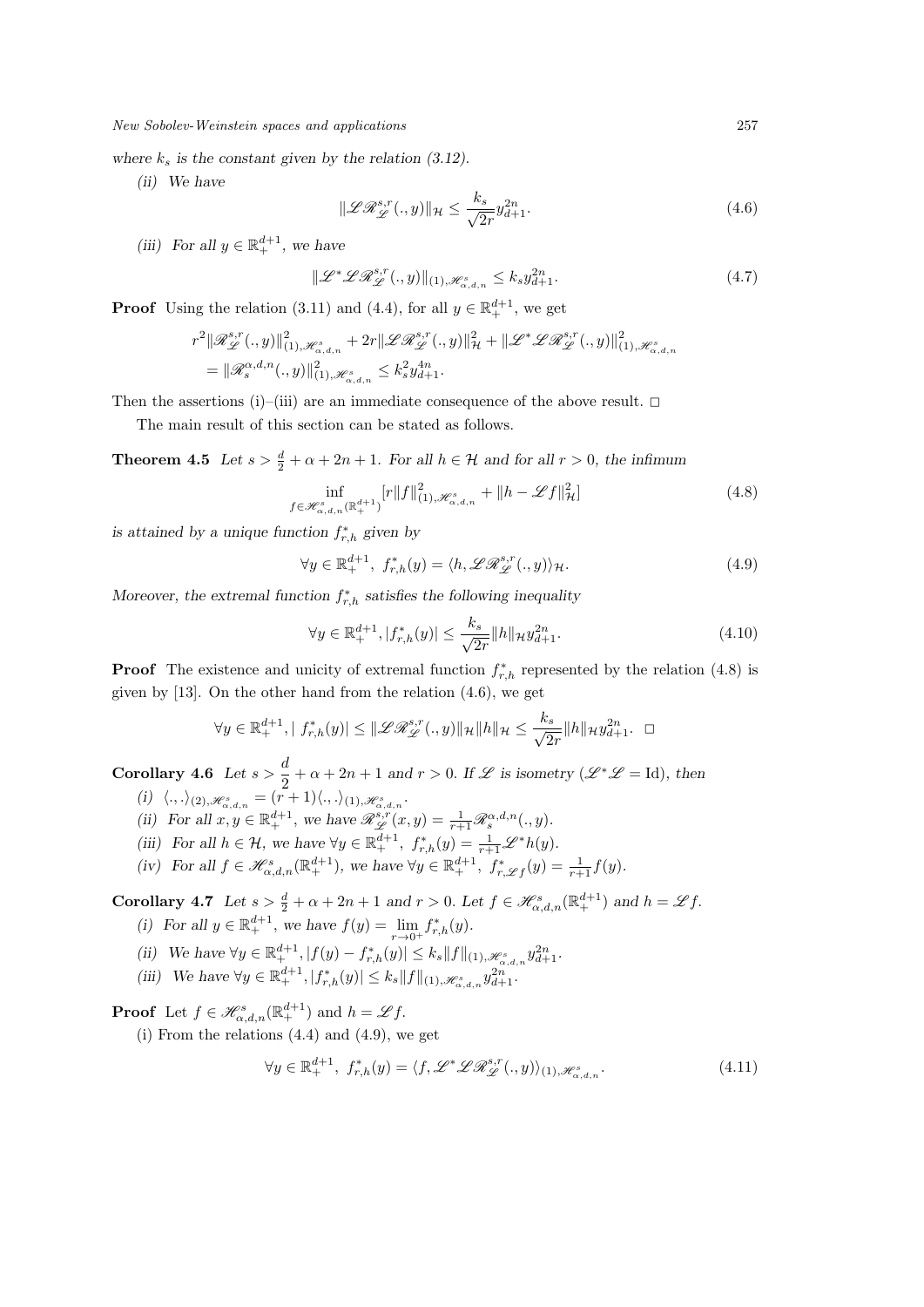Then, for all  $y \in \mathbb{R}^{d+1}_+$ , we obtain

$$
f_{r,h}^*(y) = \langle f, \mathscr{R}_s^{\alpha,d,n}(.,y) - r\mathscr{R}_{\mathscr{L}}^{s,r}(.,y) \rangle_{(1), \mathscr{H}_{\alpha,d,n}^s}.
$$

Hence

$$
\forall y \in \mathbb{R}_+^{d+1}, \ f_{r,h}^*(y) = f(y) - r \langle f, \mathcal{R}_{\mathcal{L}}^{s,r}(\cdot, y) \rangle_{(1), \mathcal{H}_{\alpha,d,n}^s} \tag{4.12}
$$

and we have

$$
\lim_{r \to 0^+} f_{r,h}^*(y) = \lim_{r \to 0^+} [f(y) - r \langle f, \mathcal{R}_{\mathcal{L}}^{s,r}(.,y) \rangle_{(1), \mathcal{H}_{\alpha,d,n}^s}] = f(y).
$$

(ii) By invoking (4.5) and (4.12), for all  $y \in \mathbb{R}^{d+1}_+$ , we can write

$$
\begin{aligned} |f(y)-f_{r,h}^*(y)|=r|\langle f,\mathscr{R}^{s,r}_{\mathscr{L}}(.,y)\rangle_{(1),\mathscr{H}^s_{\alpha,d,n}}|\leq r \|f\|_{(1),\mathscr{H}^s_{\alpha,d,n}}\mathscr{R}^{s,r}_{\mathscr{L}}(.,y)\|_{(1),\mathscr{H}^s_{\alpha,d,n}}\\ \leq k_s \|f\|_{(1),\mathscr{H}^s_{\alpha,d,n}}y_{d+1}^{2n}.\end{aligned}
$$

(iii) Using the relations (4.7) and (4.11), for all  $y \in \mathbb{R}^{d+1}_+$ , we obtain

$$
\begin{aligned} |f_{r,h}^*(y)| &\leq \|f\|_{(1),\mathscr H_{\alpha,d,n}^s}\|\mathscr L^*\mathscr L\mathscr B^{s,r}_{\mathscr L}(.,y)\|_{(1),\mathscr H_{\alpha,d,n}^s}\\ &\leq k_s\|f\|_{(1),\mathscr H_{\alpha,d,n}^s}y_{d+1}^{2n}.\quad \Box \end{aligned}
$$

**Example 4.8** For all  $s \geq 0$ , the identity operator id:  $\mathcal{H}_{\alpha,d,n}^s \to L_{\alpha,n}^2(\mathbb{R}^{d+1}_+)$  is bounded and we have

$$
\forall u \in \mathscr{H}_{\alpha,d,n}^s(\mathbb{R}^{d+1}_+), \; ||\mathrm{id}(u)||_{\alpha,n,2} \le ||u||_{(1),\mathscr{H}_{\alpha,d,n}^s}.
$$

Its adjoint operator  $id^* : L^2_{\alpha,n}(\mathbb{R}^{d+1}_+) \to \mathscr{H}^s_{\alpha,d,n}(\mathbb{R}^{d+1}_+)$  is given by

$$
\forall v \in L_{\alpha,n}^2(\mathbb{R}^{d+1}_+), \text{ id}^*(v) = (\mathscr{F}_W^{\alpha,d,n})^{-1}[(1 + ||\xi||^2)^{-s}\mathscr{F}_W^{\alpha,d,n}(v)].
$$

On the other hand, the inner product associated with the operator id can be written

$$
\langle u, v \rangle_{(2), \mathcal{H}_{\alpha,d,n}^s} = C_{\alpha+2n,d}^2 \int_{\mathbb{R}_+^{d+1}} [1 + r(1 + ||\xi||^2)^s] \mathcal{F}_W^{\alpha,d,n}(u)(\xi) \overline{\mathcal{F}_W^{\alpha,d,n}(v)}(\xi) d\mu_{\alpha+2n,d}(\xi).
$$

In this case, the Hilbert space  $\mathscr{H}_{\alpha,d,n}^s(\mathbb{R}^{d+1}_+)$  admits the following reproducing kernel

$$
\mathscr{R}^{s,r}_{id}(x,y) = C^2_{\alpha+2n,d} \int_{\mathbb{R}^{d+1}_+} \frac{\Lambda_{\alpha,d,n}(-x,\xi)\Lambda_{\alpha,d,n}(y,\xi)}{1+r(1+\|\xi\|^2)^s} \mathrm{d}\mu_{\alpha+2n,d}(\xi).
$$

For all  $h \in L^2_{\alpha,n}(\mathbb{R}^{d+1}_+)$  and for all  $r > 0$ , the infimum

$$
\inf_{f \in \mathcal{H}^{s}_{\alpha,d,n}(\mathbb{R}^{d+1}_+)} [r \|f\|_{(1), \mathcal{H}^{s}_{\alpha,d,n}}^2 + \|h - f\|_{\alpha,n,2}^2]
$$

exists and it is attained by a unique function  $f_{r,h}^*$  given by

$$
\begin{split} f_{r,h}^*(y)&=\langle h,\mathscr{R}^{s,r}_{\mathrm{id}}(.,y)\rangle_{L^2_{\alpha,n}(\mathbb{R}^{d+1}_+)}\\ &=C^2_{\alpha+2n,d}\int_{\mathbb{R}^{d+1}_+}\mathscr{F}^{\alpha,d,n}_W(h)(\xi)\overline{\mathscr{F}^{\alpha,d,n}_W(\mathscr{R}^{s,r}_{id}(.,y))}(\xi)\mathrm{d}\mu_{\alpha+2n,d}(\xi)\\ &=C^2_{\alpha+2n,d}\int_{\mathbb{R}^{d+1}_+}\frac{\Lambda_{\alpha,d,n}(-y,\xi)\mathscr{F}^{\alpha,d,n}_W(h)(\xi)}{1+r(1+\|\xi\|^2)^s}\mathrm{d}\mu_{\alpha+2n,d}(\xi). \end{split}
$$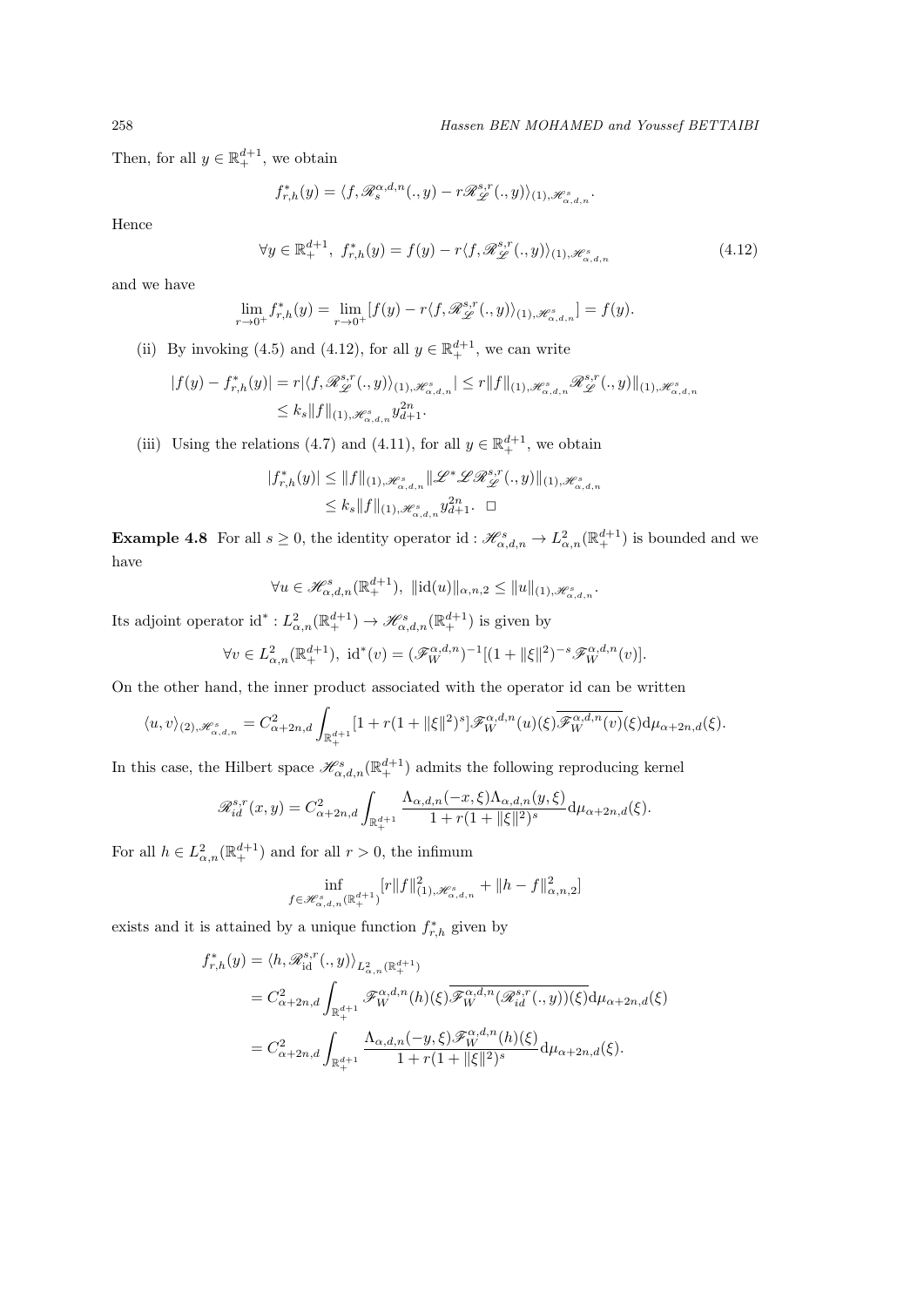Moreover, the extremal function  $f_{r,h}^*$  satisfies the following inequality

$$
\forall y \in \mathbb{R}^{d+1}_+, |f^*_{r,h}(y)| \le \frac{k_s}{\sqrt{2r}} ||h||_{\alpha, n, 2} y_{d+1}^{2n},
$$

where  $k_s$  is the constant given by the relation  $(3.12)$ .

**Example 4.9** For  $m \in L^{\infty}_{\alpha,n}(\mathbb{R}^{d+1}_+)$ , we define the multiplier operator  $\mathscr{L}_m$  by:

$$
\forall u \in \mathcal{H}_{\alpha,d,n}^s(\mathbb{R}^{d+1}_+), \ \mathcal{L}_m u := (\mathcal{F}_W^{\alpha,d,n})^{-1}[m\mathcal{F}_W^{\alpha,d,n}(u)].
$$

For all  $s \geq 0$ , the operator  $\mathscr{L}_m$  is bounded from  $\mathscr{H}_{\alpha,d,n}^s(\mathbb{R}^{d+1}_+)$  into  $L^2_{\alpha,n}(\mathbb{R}^{d+1}_+)$ . The inner product associated with the operator  $\mathscr{L}_m$  is given by

$$
\langle u, v \rangle_{(2), \mathscr{H}_{\alpha,d,n}^s} = C_{\alpha+2n,d}^2 \int_{\mathbb{R}_+^{d+1}} [|m(\xi)|^2 + r(1+ \|\xi\|^2)^s] \mathscr{F}_W^{\alpha,d,n}(u)(\xi) \overline{\mathscr{F}_W^{\alpha,d,n}(v)}(\xi) d\mu_{\alpha+2n,d}(\xi).
$$

The Hilbert space  $\mathscr{H}^s_{\alpha,d,n}(\mathbb{R}^{d+1}_+)$  admits the following reproducing kernel

$$
\mathscr{R}_{\mathscr{L}_m}^{s,r}(x,y) = C_{\alpha+2n,d}^2 \int_{\mathbb{R}_+^{d+1}} \frac{\Lambda_{\alpha,d,n}(-x,\xi)\Lambda_{\alpha,d,n}(y,\xi)}{r(1+\|\xi\|^2)^s + |m(\xi)|^2} d\mu_{\alpha+2n,d}(\xi).
$$

For all  $h \in L^2_{\alpha,n}(\mathbb{R}^{d+1}_+)$  and for all  $r > 0$ , the infimum

$$
\inf_{f \in \mathcal{H}^{s}_{\alpha,d,n}(\mathbb{R}^{d+1}_+)} [r \|f\|_{(1),\mathcal{H}^{s}_{\alpha,d,n}}^2 + \|h-\mathscr{L}_m f\|_{\alpha,n,2}^2]
$$

exists and it is attained by a unique function  $f_{r,h}^*$  given by

$$
f_{r,h}^*(y) = \langle h, \mathcal{L}_m \mathcal{R}_{\mathcal{L}_m}^{s,r}(\cdot, y) \rangle_{L^2_{\alpha,n}(\mathbb{R}^{d+1}_+)} = C_{\alpha+2n,d}^2 \int_{\mathbb{R}^{d+1}_+} \frac{\overline{m(\xi)} \Lambda_{\alpha,d,n}(-y,\xi) \mathcal{F}_W^{\alpha,d,n}(h)(\xi)}{r(1+\|\xi\|^2)^s + |m(\xi)|^2} d\mu_{\alpha+2n,d}(\xi).
$$

Moreover, the extremal function  $f_{r,h}^*$  satisfies the following inequality

$$
\forall y \in \mathbb{R}^{d+1}_+, |f^*_{r,h}(y)| \le \frac{k_s}{\sqrt{2r}} ||h||_{\alpha, n, 2} y_{d+1}^{2n},
$$

where  $k_s$  is the constant given by the relation  $(3.12)$ .

**Acknowledgements** We thank the referees for their time and comments.

## **References**

- [1] H. BEN MOHAMED, N. BETTAIBI, S. H. JAH. *Sobolev type spaces associated with the Weinstein operator*. Int. J. Math. Anal. (Ruse), 2011, **5**(25-28): 1353–1373.
- [2] H. BEN MOHAMED, B. GHRIBI. *Weinstein-Sobolev spaces of exponential type and applications*. Acta Math. Sin. (Engl. Ser.), 2013, **29**(3): 591–608.
- [3] H. BEN MOHAMED, A. GASMI, N. BETTAIBI. *Inversion of the Weinstein intertwining operator and its dual using Weinstein wavelets*. An. St. Univ. Ovidius Constanta. Nr1, 2016, **1**: 1–19.
- [4] H. BEN MOHAMED. On the Weinstein equations in spaces  $\mathcal{D}^p_{\alpha,d}$  type. International Journal of Open Problems in Complex Analysis, Vol.9, Nr 1, 2017.
- [5] A. SAOUDI, N. BOCHRA. *Boudeness and compactness of localization operators for Weinstein-Winer transform*. J. Pseudo-Differ. Oper. Apll., 2020, **11**: 675–702.
- [6] A. SAOUDI. *A variation of L<sup>p</sup> uncertainty principles in Weinstein setting*. Indian J. Pure Appl. Math., 2020, **51**(4): 1697–1712.